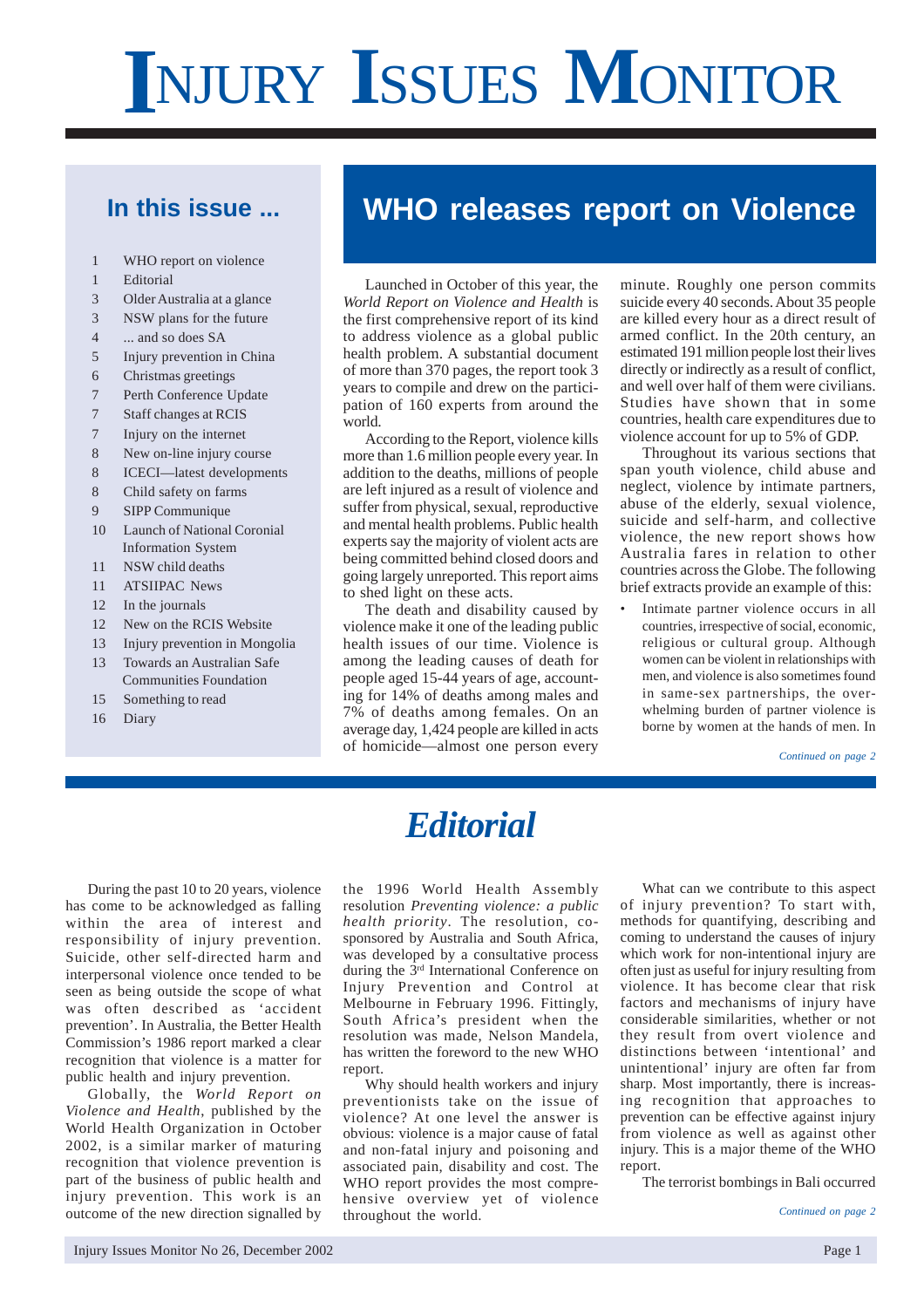# **WHO releases report on Violence**

# **continued from page 1**

48 population-based surveys from around the world, between 10% and 69% of women reported being physically assaulted by an intimate male partner at some point in their lives. The percentage of women who had been assaulted by a partner in the previous 12 months varied from 3% or less among women in Australia, Canada and the United States to 27% of ever-partnered women (that is, women who have ever had an ongoing sexual partnership) in Leo'n, Nicaragua, 38% of currently married women in the Republic of Korea and 52% of currently married Palestinian women in the West Bank and Gaza Strip.

- Data from a wide range of countries suggest that partner violence accounts for a significant number of deaths by murder among women. Studies from Australia, Canada, Israel, South Africa and the USA show that 40-70% of female murder victims were killed by their husbands or boyfriends, frequently in the context of an ongoing abusive relationship. This contrasts starkly with the situation of male murder victims. In the USA, for example, only 4% of men murdered between 1976 and 1996 were killed by their wives, exwives or girlfriends. In Australia, between 1989 and 1996, the figure was 8.6%.
- National suicide rates vary considerably. Among countries reporting suicide to the WHO, the highest suicide rates are found in Eastern European countries (eg Belarus 41.5 per 100,000, Estonia 37.9 per 100,000, Lithuania 51.6 per 100,000 and

the Russian Federation 43.1 per 100,000). High rates of suicide have also been reported in Sri Lanka (37 per 100,000 in 1996). Low rates are found mainly in Latin America (notably Colombia 4.5 per 100,000 and Paraguay 4.2 per 100,000) and some countries in Asia (eg the Philippines 2.1 per 100,000 and Thailand 5.6 per 100,000). Countries in other parts of Europe, in North America and parts of Asia and the Pacific tend to fall somewhere in between these extremes (eg Australia 17.9 per 100,000, Belgium 24.0 per 100,000, Canada 15.0 per 100,000).

In Australia, the youth homicide rate declined from 2.0 per 100,000 in 1985 to 1.5 per 100,000 in 1994, while in neighbouring New Zealand it more than doubled in the same period, from 0.8 per 100,000 to 2.2 per 100,000. In Japan, rates in the period stayed low, at around 0.4 per 100,000.

Although the statistics are chilling, the situation is judged to be far from hopeless. In the words of Dr Etienne Krug, Director of the WHO's Department of Injuries and Violence Prevention, "There is nothing inevitable about violence, nor is it an intrinsic part of the human condition." As a complement to the law and order approach to violence, the report promotes a public health understanding of the complex social, psychological, economic and community underpinnings of violence. While recent research suggests that biological and other individual factors may explain some of the predisposition to aggression, these factors more often interact with family, community, cultural and other external factors to create a situation where violence is likely to occur. Understanding these situations and these causes creates opportunities to intervene before violent acts occur, providing policy-makers with a variety of concrete options to prevent violence.

Among the recommendations for prevention made by the report are primary prevention responses such as preschool and social development programs for children and adolescents, parent training and support programs and measures to reduce firearm injuries and improve firearm safety. Other recommendations include strengthening responses for victims of violence, promoting adherence to international treaties and laws and improving data collection on violence.

**The complete report, or a summary of it, can be downloaded from the WHO website:**

**www.who.int/health\_topics/violence/en/ A number of fact sheets are also available for downloading from the above site: Youth violence; Child abuse; Intimate partner violence; Elder Abuse; Sexual Violence; Self-directed violence; Collective violence.**

**Printed copies can be ordered. Within Australia, they are available from Hunter Publications, Tek Imaging, PO Box 404, Abbotsford VIC 3067, Tel: 03 9417 5361; Fax 03 9419 7154, E-mail: admin@tekimaging.com.au**

just over a week after the WHO report was released. This horrific act killed about as many Australians as do all homicides in Australia in a typical three month period, and injured many of the survivors. Can there be useful injury prevention responses to terrorism and mass violence? What forms can they take? The answer to the first question must surely be 'yes'. The answers to the second are diverse, and will take some time to become clear. For example, surveillance is a basic tool for public health, including injury prevention. Some forms of surveillance have potential for early warning of some types of terrorism. The US Centers for Disease Control have recently funded a pilot program for early warning of terrorism related illness. The knowledge and methods

# *Editorial*

# **Continued from page 1**

of injury preventionists can be used during the evaluation of events to improve prevention and preparedness in future. A very different form of preventative response to mass violence is exemplified by the Medical Association for the Prevention of War and the organisations working against anti-personnel landmines.

Statistical data in the WHO report shows that, overall, Australia is far from the worst, but by no means the best, in terms of mortality and morbidity due to violence. Suicide rates are similar to comparable countries and homicide rates are relatively low. While much more could be done, Australia is a country in which many preventive responses to violence exist.

However, overall figures can hide pressing problems of violence in particular groups, such as some Aboriginal communities, and some aspects of violence are still not well recognised.

As the WHO report and the Bali bombs make plain, injury due to violence does not stop at Australia's borders and nor do reasons to work towards prevention. The first Asia-Pacific Injury Prevention Conference, to be held in Perth in March 2003, will provide an opportunity for practitioners, policy-makers and researchers in Australia and the region to develop understanding of and responses to violence.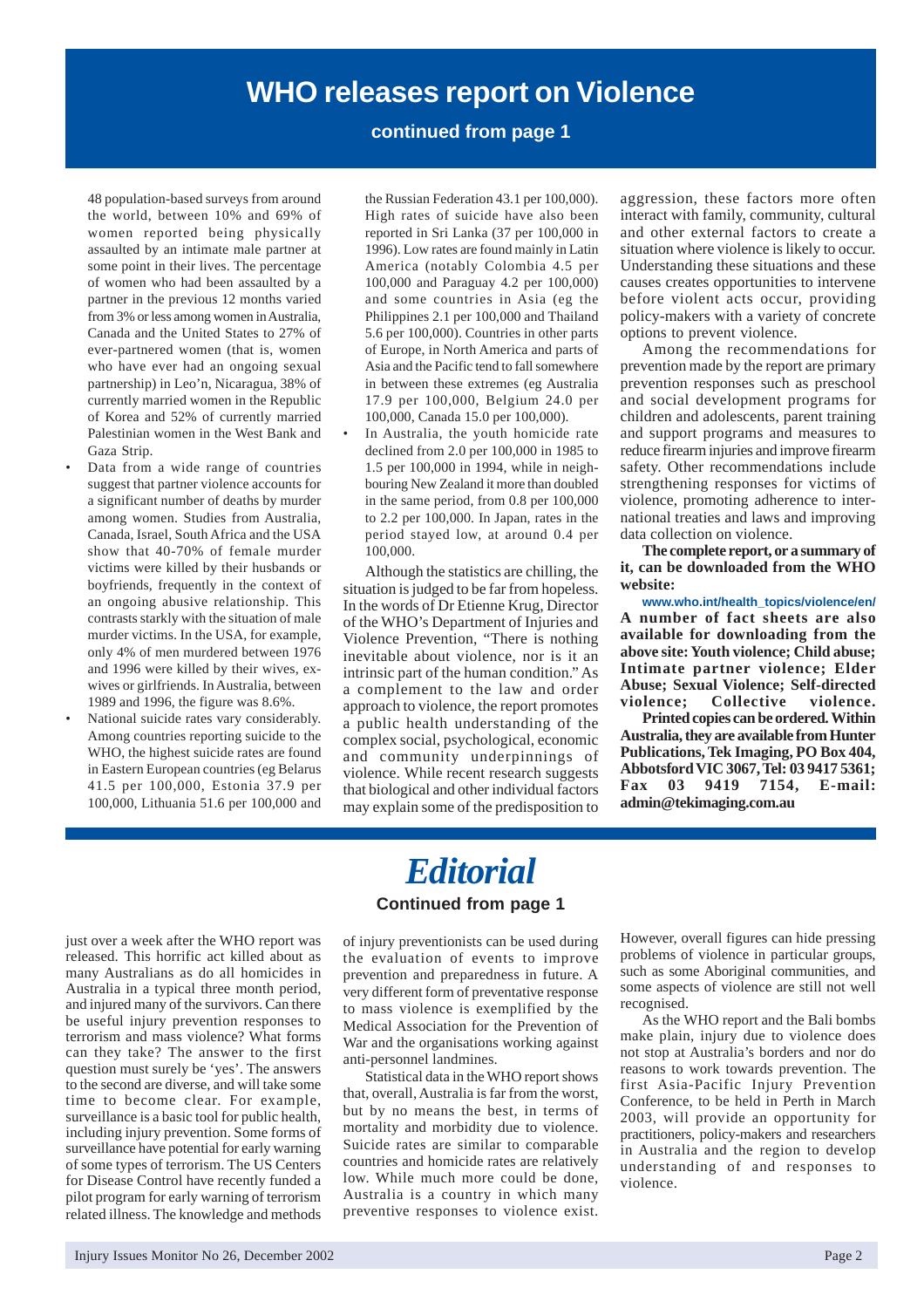# Older Australia at a glance

The Australian Institute of Health and Welfare (AIHW) recently released the third edition in its series *Older Australia at a glance*, which takes account of continuing advances in Australia's data and policies on ageing and aged care.

The report is a joint venture between the AIHW and the Commonwealth Department of Health and Ageing.

#### **Population changes**

At 30 June 2001, there was an estimated 2.4 million people in Australia aged 65 years and over (12.5% of the total population of 19.4 million). This represents 22% growth since 1991 when there were 2 million older Australians. The growth in the older population is set to continue. ABS projections are that by 2011, the 65+ population will exceed 3 million (14% of a total population of 21,288,800) and by 2021 it will be around 4.2 million (18% of a total of 22,926,400).

As well as increasing in absolute numbers, and as a proportion of the total population, the older population is also changing in its internal age structure. In 1991, the proportion of older people who were aged 85 and over was 8%; in 2001 it was 11%. Between 1991 and 2001, the 85 and over population increased more rapidly than other groups (10% for those aged 65-74, 36% for those aged 75-84 and



69% for those aged 85 and over). Between 2011 and 2021 this will begin to change as the baby boom generation enters the 65 and over age groups. In that decade, the rates of increase are projected to be 28% of those aged 65-74, 17% for 75-84 and 50% for those aged 85 and over. In this decade, the ageing of the aged population which has been strongly

evident since 1981 will begin to reverse, giving way in the cycle of population change to a 'younging' of the aged population.

Another expected change is that the ratio of men to women in the older population will increase, although older women will still outnumber men.

Other expected changes include a decline in the number of veterans in the older population and, with some exceptions, the population in rural and remote areas is expected to age at a greater rate than the population in metropolitan areas.

#### **Main causes of death**

The main causes of death for both women and men aged 65 and over are diseases of the circulatory system, cancers and diseases of the respiratory system, with those accounting for over threequarters of all deaths among people in this age group. In fourth place is injury and poisoning, accounting for 2.3% of deaths in the age group during 2000. However, the death rate from accidental falls is substantially higher in people aged 75 and older compared with the 65-74 age group, for both men and women.

#### **Hospital use**

In the 12 month period 2000-01 there

*Continued on page 15*

# **Elderly falls: NSW plans for increased service demand**

Upon retirement, older people in NSW often change residence. Many retirees often seek a warmer climate near water. Some rural residents move to larger towns and cities to be closer to health and other services. Falls prevention and associated health care resources need to be allocated to where older people choose to live.

NSW health services are administered through 17 separate Area Health Services (AHS). Each AHS has responsibility for the needs of several Statistical Local Areas (SLAs). The Central Sydney AHS, for example, oversees 9 SLAs.

The NSW Health Department has recently completed a project to identify where resources for falls prevention are likely to be needed in the next 15 years. Information for each AHS and each SLA has been generated regarding:

- population projections by age group;
- fall-related bed day projections by age group; and

fall-related health service costs and utilisation.

A series of documents has resulted. Prepared by NSW Health's Injury Prevention & Policy Unit to assist Area Health Services, these documents identify the impact of fall injury on the demand for services and how this will change as the population of NSW ages. Indicators in the documents were supplied for each area and for each statistical local area by Jerry Moller of the South Australian based *New Directions in Health and Safety* using the NSW Inpatient Statistics Collection 1996/ 97 and ABS population estimates and projections. This permits an overall picture and differentiation of the varying needs and trends in local communities within each Area.

When reading the documents, careful attention needs to be paid to the definition of the indicators. There are several ways of measuring falls impacts. The ones that were chosen are likely to be consistently measurable over time but can not be taken as absolute measures of demand or cost. At the SLA level, population sizes are small. Estimates for some indicators are missing and trend data is unstable. Care should be taken to check the scales of charts and the data tables to detect these small areas. Numbers are provided in the data tables to assist with interpretation of charts.

Three indicators were selected: Population trends, Bed day demand and Costs.

#### **Indicator 1: Population trends**

The NSW population is ageing. This is happening faster in some local areas than others.

Planning resources will require an assessment of the changes in the population at risk of fall injury.

This indicator shows the changing demography of the area or SLA based on projections supplied to NSW Health

*Continued on page 4*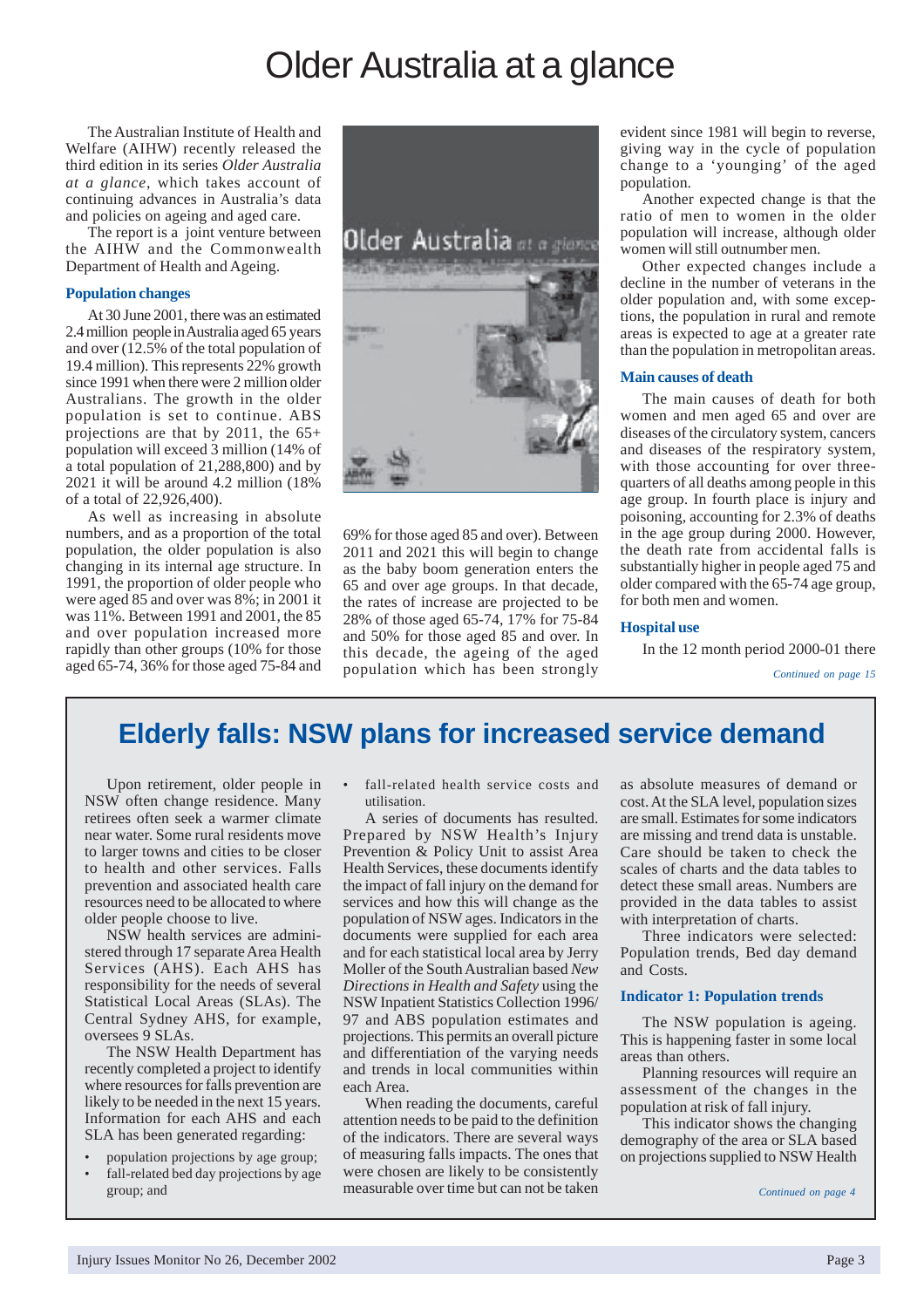# **Elderly falls: NSW plans for increased service demand**

Continued from page 3

by the Australian Bureau of Statistics. These population projections are medium projections based on the 1996 census. A chart is used in each instance to show how the highest risk older population counts are projected to change.

### **Indicator 2: Bed day demand**

Serious falls often result in admission to hospital. This indicator shows how bed day demand is likely to change for fall related injury across all ages. The indicator is based on the bed day demand in 1996. Fall related bed days are defined as all bed days where the length of stay was greater than one day and where the external cause was identified as a fall, but excluding fractures where the cause was unknown (E887.\*). This indicator was chosen because the number of single day stays in 1996 has been shown to be subject to fluctuation due to the impact of case mix funding.

Stays of more than one day have been shown to be far more stable over time and will therefore be more reliable as a time series measure. The demand figures should therefore be viewed as conservative. While all ages are included in the indicator, the major portion of bed days for fall injury is attributable to people aged 65 and over. The projections use the NSW Inpatient Statistics Collection 1996/97 and ABS population estimates and projections (HOIST, Epidemiology and Surveillance Branch, NSW Health Department).

#### **Indicator 3: Costs and Utilisation**

The Australian Institute of Health and Welfare's *Health System Costs For Injury Poisoning And Musculo-Skeletal Disorders In Australia* for 1993-1994. This publication provides exact definitions of each measure, but most are selfexplanatory. The age specific per capita costs for fall injuries have been applied to the population data to provide total estimates of likely costs and service utilisation. The overall costs and utilisation numbers have been adjusted to account for multiple conditions so that over all causes they add up to the national totals.

The bed day estimates in this indicator therefore reflect the number of bed days required if national levels of service are provided and they are corrected to account for the bed days attributable to co-morbid conditions. This adjustment was not possible for bed day totals provided in Indicator 2. It should be expected that the bed day totals in this indicator would be lower than in Indicator 2. The difference however is not consistent across areas or localities, suggesting that there are other factors at

work. In particular consideration should be given to the influence of different service structures in urban, rural and remote areas.

The interpretation of other cost and utilisation measures should be made with caution, keeping in mind that these are projected national estimates, not actual local figures. The indicators are useful for assessing likely overall demand and trends.

The following summary of data collected for the Central Sydney Area, gives an idea of the kind of information that has been acquired.

Based on Australian Bureau of Statistics (ABS) projections of population trends, it appears there will be a general increase of around 8.6% in the population of people who live in Central Sydney (497,846 to 544,845 people) between 2001 and 2016.

Population trends indicate that there will be a change in population demographics for older age groups in the Central Sydney region. Population trends show that between 2001 and 2016 there will be an increase of around 3.1% of people in the 60 to 74 year age group (53,364 to 75,170 people) and a smaller growth of approximately 0.5% of people aged 75 years or older (27,605 to 32,602 people) during the same timeframe.

Considering bed day demand for fallrelated injury in Central Sydney, and taking into account the change in population demographics, there is likely to be a gradual

*Continued on page 12*



# **In South Australia**

The South Australian Department of Human Services is currently applying the same methodology as NSW did to its own regions to help it to plan for the future.

In addition, the Department is establishing a State-wide Network to bring together all interested parties to assist it in planning for falls prevention and services.

Further information is available from Cynthia Spurr, Tel: 08 8226 6469, E-mail: cynthia.spurr@dhs.sa.gov.au or Bruce Surman, Tel: 08 8226 6050; E-mail: bruce.surman@dhs.sa.gov.au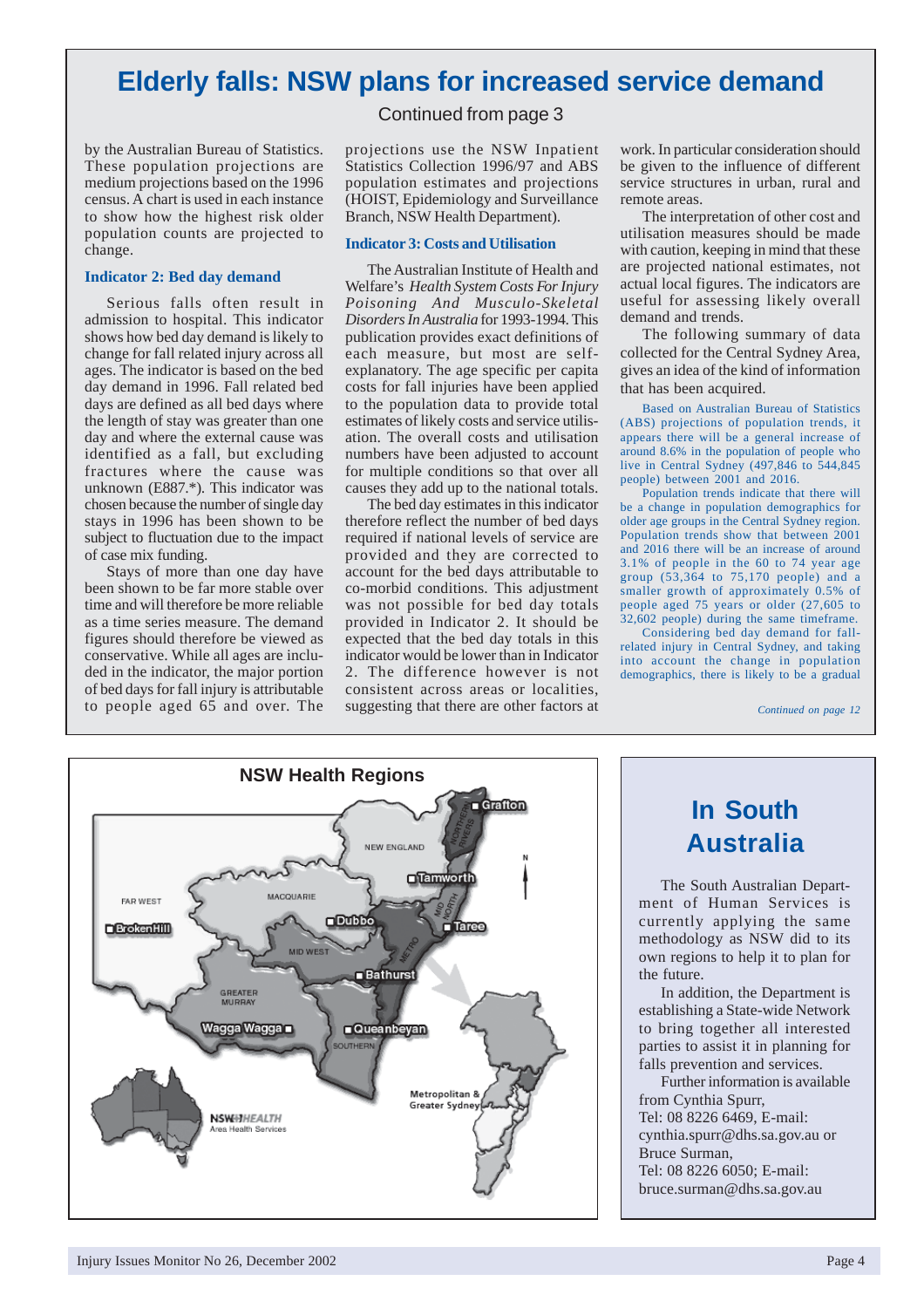# **Injury prevention in Guangxi Province, China**

Jerry Moller

I was invited by the World Health Organization to work with the leaders in injury prevention in Guangxi to expand knowledge of injury prevention practice and theory. The experience is one I will

not forget in the most positive way. The standard of injury epidemiology and prevention and the level of commitment to make a difference impressed me. The scenery was beautiful and the hospitality very special.

One of China's five autonomous regions, Guangxi Zhuangzu, is located in the southern part of the country. It has an area of 92,700 square miles (240,100 square kilometres) and a population of 47,442,000.

Broad injury indicators for China, published by the World

Health Organization  $(WHO)^1$ , show the importance of injury in China. Tables 1 and 2 show the ranking of injury mortality and burden of disease across all causes by age group.

Injury prevention is already high on the agenda and great steps have been taken to build roads to cater for increasing motorisation and to separate cycles from motorcycles and cars. Emergency services and treatment systems are in place with advanced care available at major trauma centres across the province. In Nanning, one of the major cities, motorcycles are a

after each other. The foundations of environmental controls, protective

L to R: Dr Xie, a newly graduated doctor in the Centers for Disease Control, Dr Jiatong Zhuo, the Assistant Director of the Guangxi CDC and the dynamo for the visit, and Jerry Moller in Guilin

equipment and behaviour management are already well established.

Data is of high quality with deaths data and hospitalisation data collected universally from a 10% weighted sample



common mode of transport and 93% of riders wear helmets. While initially crossing the road seems hazardous, there is an air of cooperation that contributes to safety. Unlike many Asian cities, tooting horns are rare and road users of all types seem to make an effort to look the data system is the way in which it is capable of producing aggregate data and linking through to the people of individual communities where death certificates can be viewed and local health care workers, party officials and others quickly involved in discussing possible prevention strate-

gies.

Two major priority areas for future work were identified. Motorcycle helmets are being produced cheaply and may not always meet the necessary standards. There is concern that helmets may be failing to offer the protection they should and that this may undermine the excellent wearing rate. The major trauma centres have agreed to be involved in collecting extended data on motorcycle injuries and the CDC is designing a study to assess the size and nature of the helmet failure problem.

Drowning is a major problem in China. More than 132,000 people drown each year. Using the data from Guangxi, it was possible to view a sample of death certificates and to talk to the leaders of the Village of Hepu. Despite having a population of only 36,000, there were at least 8 drowning deaths last spring. From this micro sample it became clear that there are a number of factors involved:

*Continued on page 6* • Learning to swim is difficult in natural waters where water is not clear and

**Table 1: Ranking of injury causes within the top 15 causes of mortality in China 1998**

| $0-4$ years              | 5-14 years                      | 15-44 years                  | 45-59 years                   | $>60$ years      |
|--------------------------|---------------------------------|------------------------------|-------------------------------|------------------|
| Drowning 4 <sup>th</sup> | Drowning $1st$                  | Self harm $2nd$              | Self Harm 8 <sup>th</sup>     | Self harm $12th$ |
| Falls $7th$              | Road traffic 4 <sup>th</sup>    | Road traffic 5 <sup>th</sup> | Road traffic 14 <sup>th</sup> |                  |
| Violence $9th$           | Falls $6th$                     | Falls 10 <sup>th</sup>       |                               |                  |
|                          | Self inflicted 13 <sup>th</sup> |                              |                               |                  |
|                          | Fires 15th <sup>th</sup>        |                              |                               |                  |

|                   | Table 2: Ranking of injury causes within the top 15 causes of burden of disease in |  |  |  |
|-------------------|------------------------------------------------------------------------------------|--|--|--|
| <b>China 1998</b> |                                                                                    |  |  |  |

| 0-4 years                     | 5-14 years         | $15-44$ years              | 45-59 years                   | $>60$ years                |
|-------------------------------|--------------------|----------------------------|-------------------------------|----------------------------|
| Drowning 4 <sup>th</sup>      | Drowning $1st$     | Self harm $1st$            | Self Harm 7 <sup>th</sup>     | Self harm $10^{\text{th}}$ |
| Violence $8th$                | Road traffic $2nd$ | Road traffic $2nd$         | Road traffic 12 <sup>th</sup> | Falls $15th$               |
| Road traffic 12 <sup>th</sup> | Self Harm $6th$    | Drowning $9th$             |                               |                            |
| Poisoning 14 <sup>th</sup>    | Poisoning $8th$    | Violence $10th$            |                               |                            |
|                               | Violence $9th$     | Poisoning 13 <sup>th</sup> |                               |                            |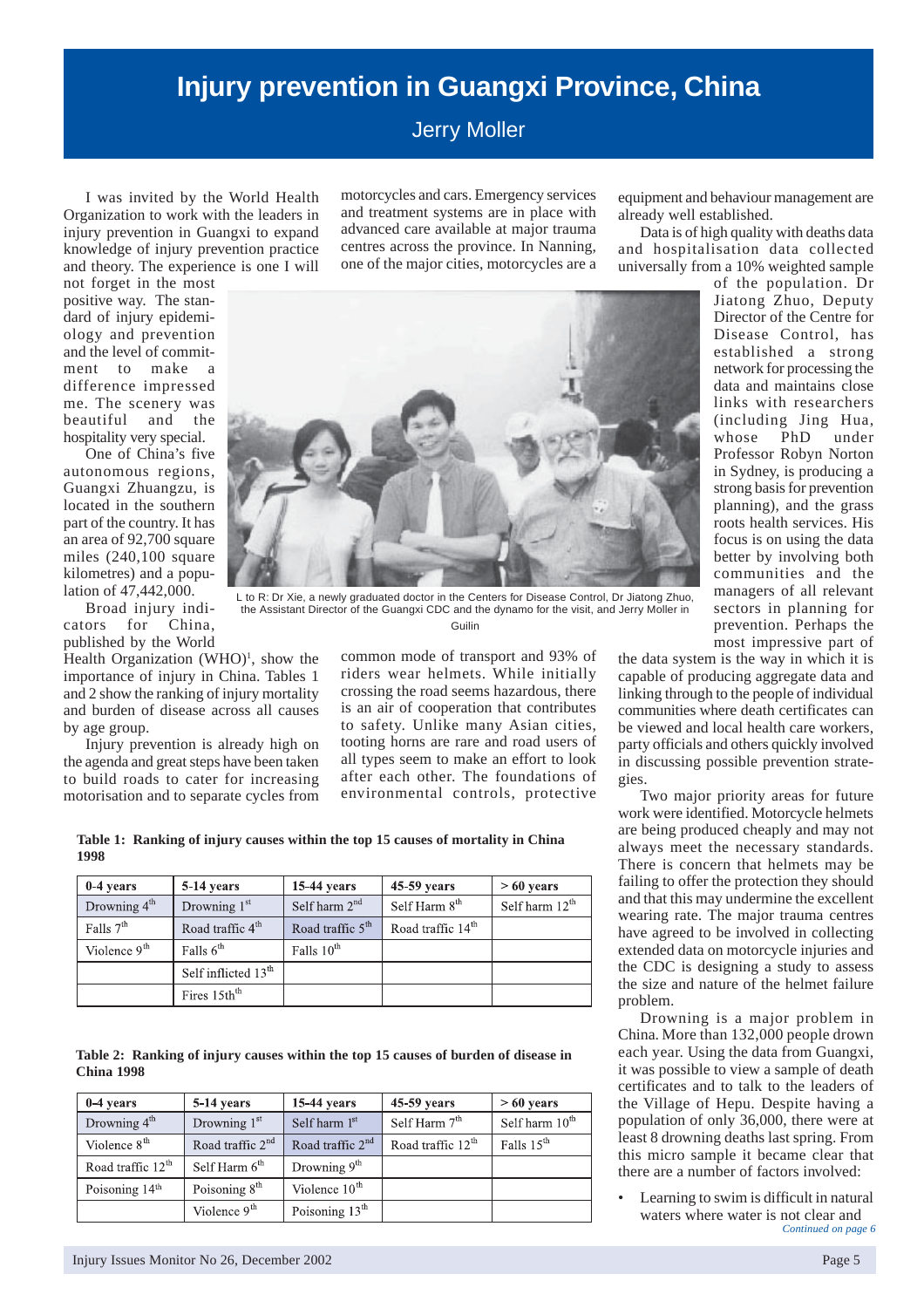# **Injury in Guangxi Province, China**

# Continued from page 5

currents and bottom profiles constantly change.

- The long-term history of high drowning risk leads to fear of water and avoidance of learning to swim.
- Survival, rescue and resuscitation skills.
- There are few places to swim safely.

The Village of Hepu is determined to make a difference. They are seeking ways to teach people to swim and survive, to change the banks of natural rivers when other work is being done to provide better places to swim and to learn to swim. They are considering funding lifeguards at popular swimming spots and at the local school swimming pool that used to be closed over the hot summer vacation. There is a great opportunity for Australia to help them to develop their program.

Almost 70 people attended a week long workshop on injury prevention. They came from a wide range of backgrounds but mainly from regional and local health delivery and management. The workshop started with a quick overview of injury issues across the world and progressed through a modified application of Haddon to the local issues. Dr Jiatong Zhuo acted not only as language translator but cultural translator, changing the idiom to that of the local people. Later in the week presentations on motor vehicle injury were presented and discussed. The workshops were marked by increasing numbers and complexity of questions and an obvious interest in making a difference at the local level.

A lot more came out of this trip than a report to WHO. There will be action on the specific issues identified as starting points. Plans are under way for a delegation to visit Australia to look at injury prevention work. There should be a couple of good Guangxi papers at the Perth Conference and the chance for linkages into the wide world of injury prevention. And there will be continuing friendship with yet another group of people who are committed to making the world a safer place.

The original WHO brief focussed on the people of Guangxi learning from me. What actually occurred was mutual learning. I gained a clearer vision of how progress can be made with simple data and the commitment of people to make a difference in partnership.

**Jerry Moller, who works as a private consultant, can be contacted on Tel: 08 8270 1004 or by E-mail: jmoller@senet.com.au**

# *Merry Christmas*

to all our readers, from the staff of the Research Centre for Injury Studies.



Injury Issues Monitor No 26, December 2002 Page 6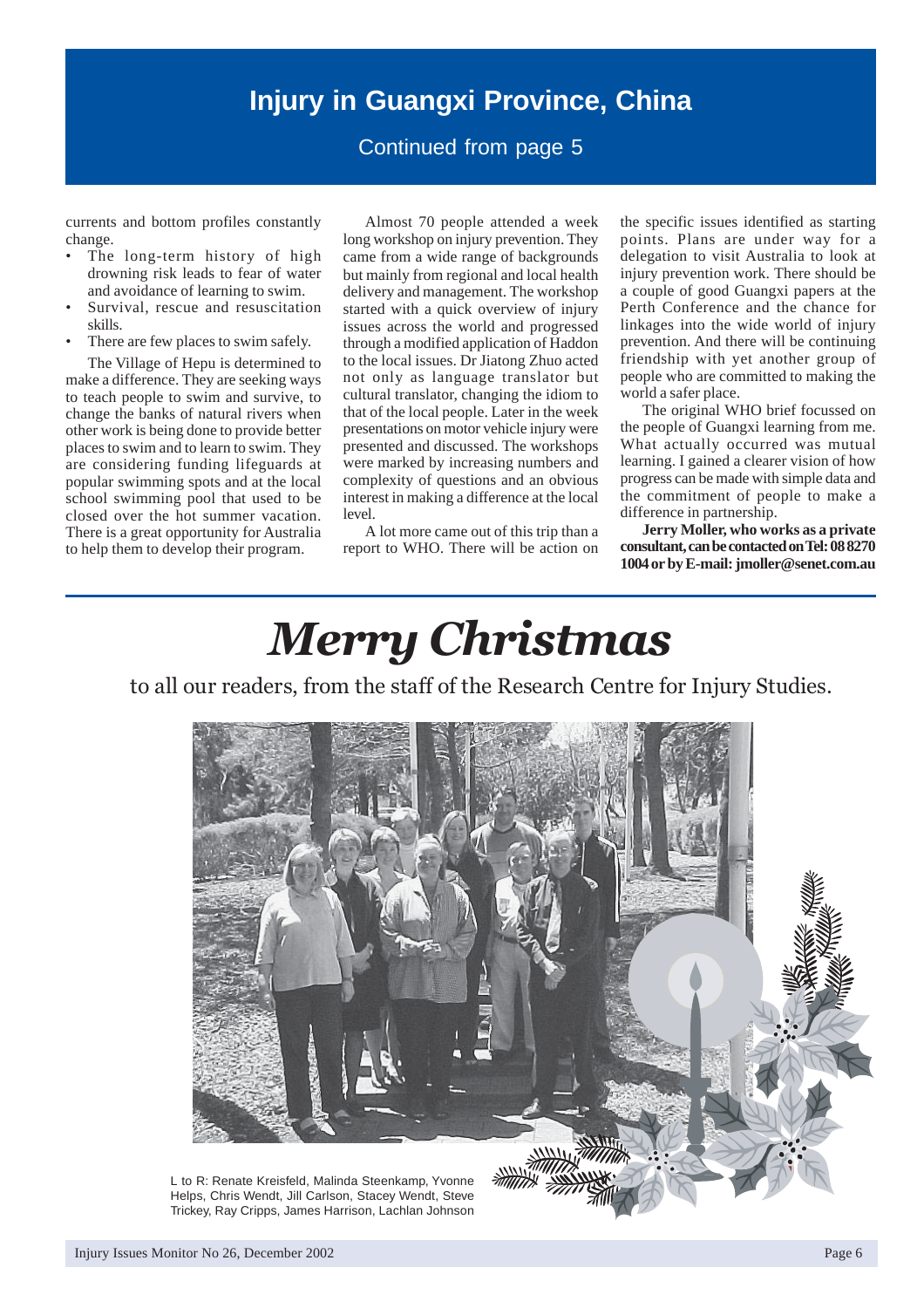# **AUSTRALIAN INJURY PREVENTION NETWORK**

# **Perth Conference Update 16-18 March 2003**

If the number of abstracts is any indication, the next injury conference being held in Perth is set to be a winner. Twice the number of abstracts anticipated have been received. We report here on the latest arrangements for the conference.

# **Timetable:**

# *Sunday 16 March*

### **4.00 – 5.30 pm Opening Plenary I: Partnerships for the Future in Injury Prevention and Control**

Speakers: Dr Etienne Krug, WHO; Hon Kay Patterson, Minister for Health, Australian Government\*; Commissioner for Health, Department of Health, Western Australia\*.

# **5.30 – 7.00pm Welcome reception**

# *Monday 17 March*

### **9.00 – 10.30am: Morning Plenary II Addressing the global burden of road traffic injuries**

Speakers: Ms Rochelle Sobel, ASIRT; Prof Gopalakrishna Gururaj, India; Mr Tony Bliss, World Bank.

# **11.00–5.00pm: Five parallel sessions (workshops or proffered papers)**

over three time periods (11.00 – 12.30pm, 1.30 –3.00pm, and 3.30–5.00pm).

**3.30–5.00pm: Closing Plenary III** Speakers: Dr Margie Peden, WHO and others to be confirmed.

# **5.00 – 6.30pm: Social drinks**

# **7.00pm onwards: Conference dinner**

# *Tuesday 18 March*

# **7.00 – 8.00am: AIPN breakfast and AGM**

# **9.00–10.30am Plenary IIIA**

**Assessing the burden of injuries** Speakers: Dr Le Cu Linh, Vietnam; Ms Delia Hendrie, Australia; Prof John Langley, New Zealand.

# **9.00-10.30 am: Plenary IIIB Suicide prevention: current issues and future directions**

Speakers: Professor Sven Silburn, Australia; Dr Jemaima Tiatia, New Zealand\*.

### **11.00–3.00pm: Five parallel sessions**

**(workshops or proffered papers),** over two time periods (11.00–12.30pm, 1.30– 3.00pm).

### **Workshops sessions:**

**Drowning** (Hosted by the Royal Life Saving Association);

**Child injuries** (Hosted by International Society for Child and Adolescent Injury Prevention and Kidsafe, WA);

**Suicide** (Hosted by the Ministerial Council for Suicide Prevention);

**Road traffic injuries** (Hosted by Global Forum for Health Research Road Traffic Injuries Network);

**Social marketing**.

# **Keynote speakers:**

**Professor Gopalakrishna Gururaj**, Department of Epidemiology, National Institute of Mental Health and Neurosciences, India;

**Ms Delia Hendrie**, Injury Research Centre, The University of Western Australia;

**Dr Etienne Krug**, World Health Organization, Geneva, Switzerland;

**Professor John Langley**, Injury Prevention Research Unit, University of Otago Medical School, New Zealand;

**Dr Le Cu Linh**, Hanoi School of Public Health, Vietnam;

**Professor Sven Silburn**, Telethon Institute for Child Health Research, Perth,Western Australia;

**Ms Rochelle Sobel**, Association for Safe International Road Travel, Potomac, USA.

Other key international and prominent local speakers have also been invited to present at this conference.

# **Early bird registration:**

Closes on 31st January 2003.

# **Further information:**

Contact Katie Clarke, the Conference Manager, at Congress West Pty Ltd, PO Box 1248 West Perth WA 6872, Tel: + 61 8 9322 6662 or 9322 6906; Fax: + 61 8 9322 1734; Email: conwes@congresswest.com.au Website: www.congresswest.com.au/ injury/

\* *To be confirmed.*

# **Staff changes at RCIS**

Malinda Steenkamp, whose name has regularly appeared in the Monitor, will leave RCIS at the end of the year to take up residence in the United States. Her decision stems from her husband's recent receipt of a 'green card' which will enable him to work in the US.

In the first instance, Malinda will take a leave of absence from the University.

Since her appointment several years ago she has endeared herself to her colleagues and become highly respected within the broader injury community. She will be most sorely missed.

Peter O'Connor has also left the employ of the Centre after having accepted a voluntary separation from the University.

# **Injury on the Internet**

# **Babies on adult beds**

A recent review of US Consumer Product Safety Commission data has revealed that 122 children under the age of 2 have died in incidents associated with features of adult beds over a three year period (1999-2001).

A total of 43 children died after they were entrapped—or seem to have been entrapped—mostly between the bed and a wall. 15 entrapments involved headboards, footboards or bed frames and 2 deaths occurred in which a child was found entrapped in between the bed and another object.

15 children died due to asphyxia from being face down or prone on the bed.

13 children died in incidents that were possibly related to bedding.

There were 12 fatalities related to falls from beds.

In addition there were 39 fatalities where the specific circumstances were unknown but where the deaths involved asphyxia on an adult bed.

The CPSC report appeared in the *Consumer Product Safety Review*, Vol 7, No 2, Fall 2002 which can be downloaded from the Internet: www.cpsc.gov/cpscpub/pubs/cpsr\_nws26.pdf

Injury Issues Monitor No 26, December 2002 Page 7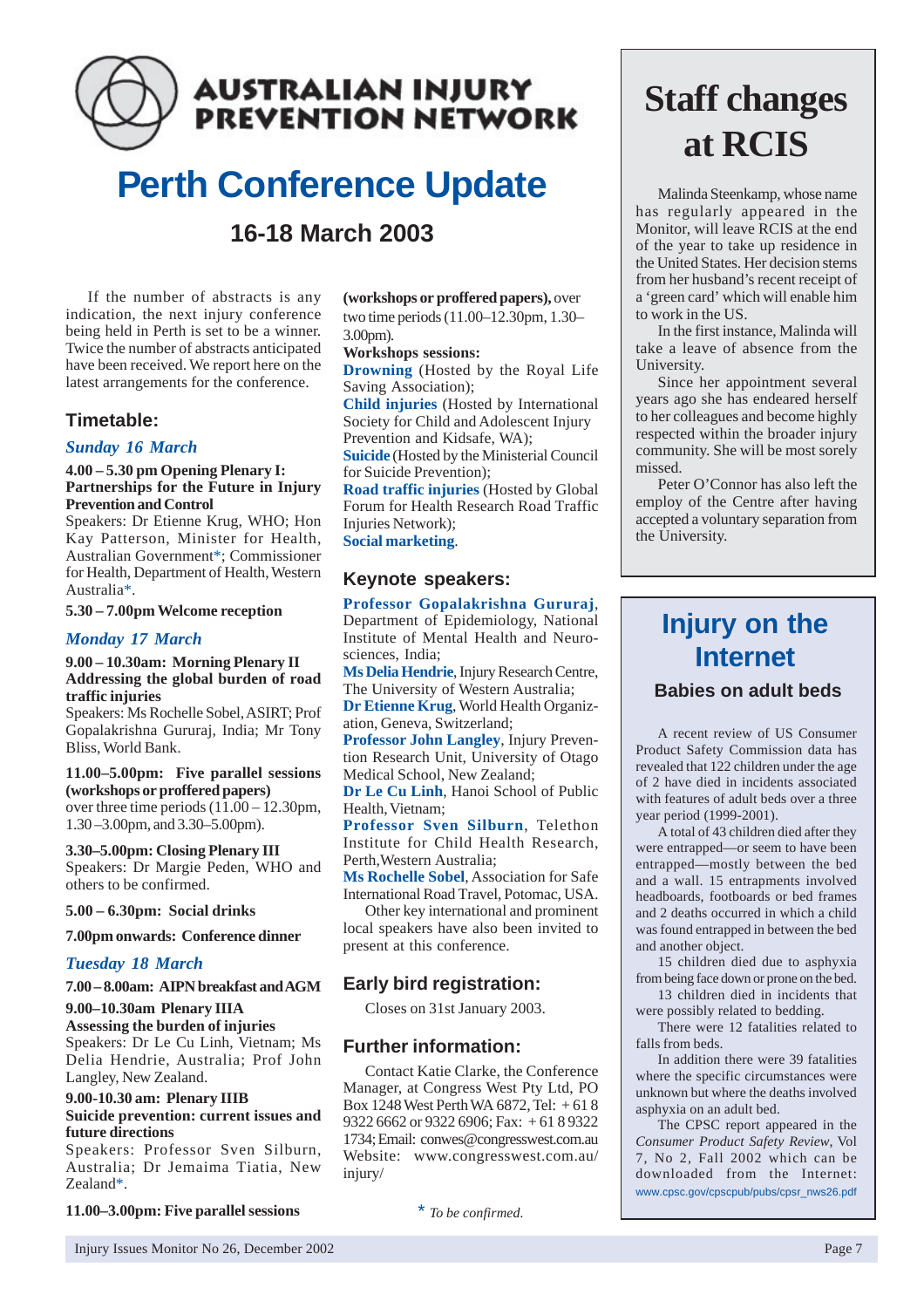# **New course: Injury epidemiology, prevention and control**

The Commonwealth Department of Health and Ageing through its Public Health Education and Research Program (PHERP) is funding the development of a one semester course in injury epidemiology, prevention and control. Flexible delivery is a key component of this innovative program and it will comprise a two-day face-to-face short course (held in three cities: Sydney, Brisbane and Perth) and a one semester online course. The course will have a practical focus and is being developed using expertise from around the country including The University of Western Australia (UWA), The University of Sydney, The University of Queensland, Monash University and Flinders University. Anyone with an interest in injury prevention issues is welcome to enrol. This includes health department staff, doctors, nurses, students of public health, researchers, managers and anyone working in areas such as child safety and road trauma prevention. Accreditation for completing the course will be available for students completing higher degrees in public health.

Short courses will run in 2003 and the online course will commence in 2004.

**For further information, please contact Dr Suzanne Cordova at the Injury Research Centre (UWA) on 08 9380 7057 or by email scordova@dph.uwa.edu.au**

# **ICECI—latest developments**

The International Classification of External Causes of Injury (ICECI) has been accepted into the WHO Family of International Classifications as the alpha version of a *Related Classification*. This was agreed by the annual meeting of the Heads of WHO Collaborating Centres for the Family of International Classifications at Brisbane, in October 2002, and is an important step in formalising the relationship between ICECI and the International Classification of Diseases.

Version 1.1 of ICECI was submitted for consideration. This version was the product of a taxonomic review and revision of version 1.0, undertaken by NISU in collaboration with the National Centre for Classification in Health.

Indexing and translation of the ICECI (initially into French) are in progress. Governance and update mechanisms are being put in place as the ICECI moves from development towards implementation.

For further information, contact James Harrison at RCIS, E-mail: james.harrison@nisu.flinders.edu.au Tel: 08 8374 0970. The ICECI submission is available on the Internet (WHO-FIC meeting paper number 74): www.aihw.gov.au/international/who\_hoc/ The ICECI Website is www.iceci.org

# **Child Safety on Farms**

One child dies every ten days on average due to farmrelated incidents in Australia.

In response to this distressingly high statistic, Farmsafe Australia—a nationally representative farmer-led organisation—has developed a National Strategy for Child Safety on Farms. The Federal Department of Health and Ageing has provided three year funding to implement the strategy.

One of the first initiatives, announced at the launch of the national strategy in Canberra on 11 December 2002 by the Minister for Health and Ageing, Senator the Hon Kay Patterson, is a summer safety for children on farms campaign.

Program Leader of the Child Safety on Farms Strategy, Laurie Stiller, believes that while times are tough on the land, they don't need to be made any more difficult by unnecessary tragedy:

"These tragedies can ruin marriages and destroy farm businesses. Farmers plan for the possibility of drought, hail and pests. How much more important is it to get your farm organised so that the kids are safe from serious injury or worse? It's one of those things that you just have to get on with."

At the heart of the campaign is a checklist that farmers with children or child visitors are encouraged to use to identify the key risks to children on their farms and to ensure that they are adequately controlled. This will be supported by a national competition to find the farms that have done the best job in identifying and controlling risks to children.

The checklist covers the risks responsible for the bulk of child injury and death on farms, namely:

- Drowning of children aged 0-5 years
- Injury associated with farm machinery for both younger (0-9 yrs) and older children (10-15 yrs)
- Injury associated with 2 and 4 wheeled motorcycles for children aged 5-14 years
- Injury associated with other farm vehicles
- Horse related injury

The best way to control risk is by eliminating the risk, for example by filling in disused ditches. But clearly this is not always possible. The next best approach is to place a "hard barrier" between the child and the hazard, for example, by providing a safe and secure play area for toddlers such as a fenced house yard.

Case histories have shown however that even these barriers sometimes fail, so it is important to plan for that potential and have back-up measures in place including supervision, 'out of bounds' areas that are clearly communicated to the child and first aid skills (including mouth to mouth resuscitation) in the event of an incident occurring.

The checklist and details of the competition can be downloaded from the Farmsafe Australia website www.farmsafe.org.au or by contacting Farmsafe on Tel: 02 6752 8218.

**For more information contact: Laurie Stiller at the Australian Centre for Agricultural Health and Safety, Tel: 02 6752 8218; E-mail: lauries@health.usyd.edu.au**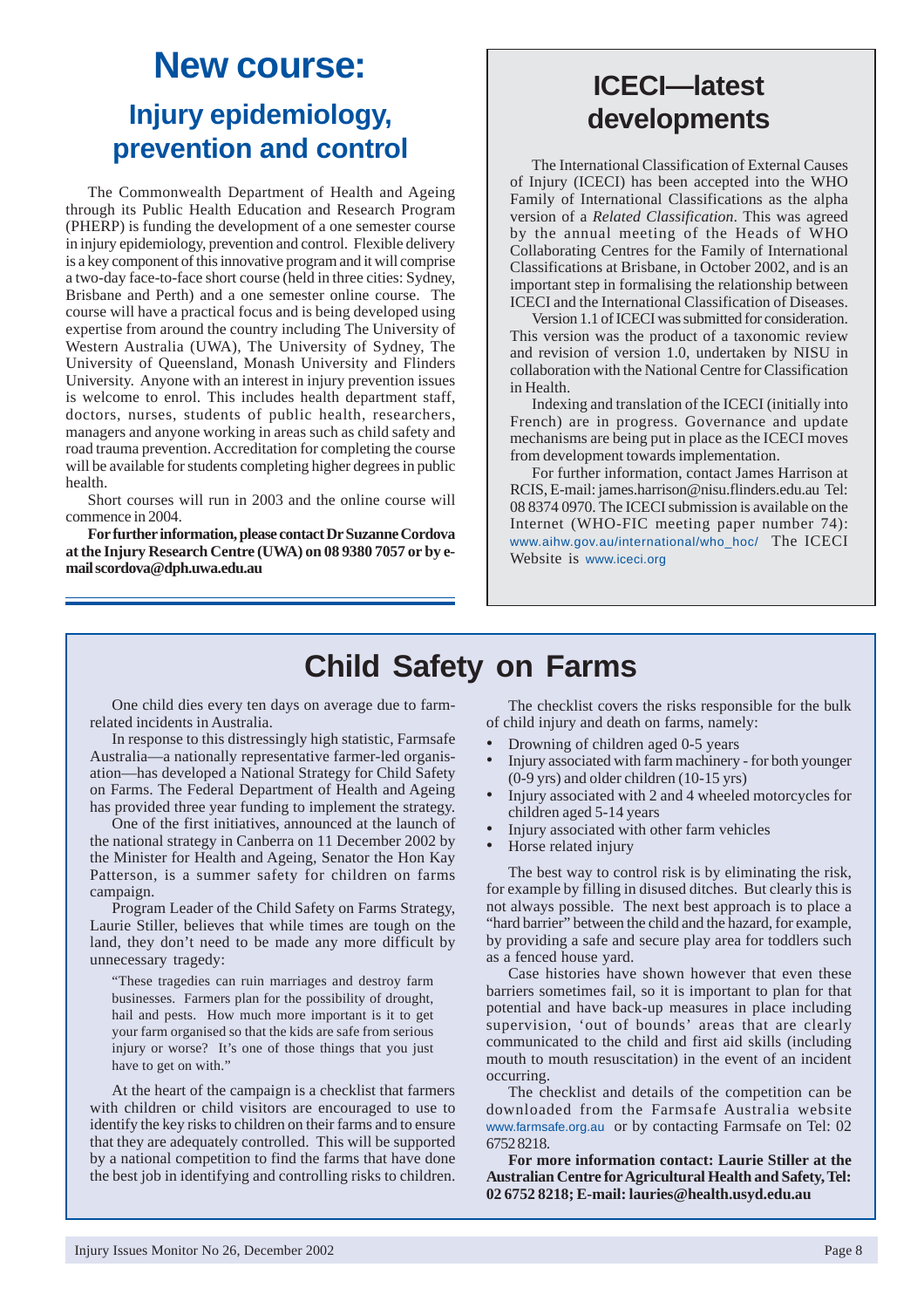

# **Communique**

3 October 2002

The 7<sup>th</sup> Meeting of the Strategic Injury Prevention Partnership was held in Adelaide on 3 October 2002. Members attending the meeting were Rod McClure (Chair), James Harrison (AIHW), Kerry Smith (Commonwealth & SIPP Secretariat), Richard Franklin (AIPN), Pam Albany (NSW), Michael Tilse (QLD), Nicole Bennett (WA), Ron Somers (SA), Nicola Rabot (VIC), Stan Bordeaux (TAS) and Justine Glover via teleconference (NT). Apologies were received from Anna Perkins (ACT), John Wunsch (Consumer Affairs), John Scott (Co-Chair). Cynthia Spurr from SA, also attended.

# **New Chairing Arrangements**

This meeting was the first under the recently instituted new Chairing arrangements. The National Public Health Partnership has appointed co-chairs Dr John Scott from Queensland Health as the Partnership representative, and Associate Professor Rod McClure of the University of Queensland. Associate Professor McClure is Chief Executive Officer and Research Director of Injury Prevention and Control (Australia) Ltd and Associate Professor (epidemiology) and Director of the Injury Research Group in the School of Population Health. Associate Professor McClure takes the lead role in the co-chairing arrangements with Dr Scott assuming the Chair should any conflict of interest issues arise.

# **Updates from jurisdictions**

Members provided updates on their recent work.

### *Western Australia:*

Nicole Bennett reported that the Injury Prevention Unit was working collaboratively with key WA academic and nongovernment organisations working on injury. This includes cross agency work and interests and will result in a more strategic approach to injury in WA.

### *Tasmania:*

Stan Bordeaux reported that there was an increased interest in injury following a recent restructure in the Department. The unit was working closely with Kidsafe on falls prevention and playground safety. He also reported that good progress was being made on the Falls Demonstration Project and projects were due to commence in 2003.

# *South Australia:*

Ron Somers reported that in the four years from 1997 – 2000 the South Australian Trauma Registry has shown a 50% drop in the severity adjusted mortality rate. This decrease in the risk of death of patients attending SA major trauma services is very significant for injury policy and practices.

#### *Commonwealth:*

Kerry Smith reported that there was increased interest and involvement at Ministerial level in injury. Kerry also reported that work is progressing on the development of a National Aboriginal and Torres Strait Islander Injury Prevention Plan, with the Aboriginal and Torres Strait Islander Injury Prevention Action Council (ATSIIPAC) now having a full committee, and the project to map injury prevention activity underway.

### *New South Wales:*

Pam Albany reported that under the work being undertaken by the Injury Risk Management Centre, permission has been received from the Privacy Commissioner and the NSW Health Ethics Committee to link Roads and Traffic Authority data and NSW Health data. There is also the possibility of linking further data sets, for example ski resort data.

### *Queensland:*

Michael Tilse reported on the successful recent launch of Injury Prevention and Control (Australia) by the Commonwealth Minister for Health and Ageing, the Hon Senator Kay Patterson. Michael said that IPCA would provide an effective vehicle to address particular injury issues and programs in Queensland.

### *Victoria:*

Nicola Rabot reported on the numerous activities being undertaken for the Victorian Community Safety Month from 15– 21 October. She also reported on the project (funded through her Department) with the Victorian Coroners' Office on toddler drownings in dams. This work will be published in the near future.

# *Northern Territory:*

Justine Glover reported that new laws for isolation and separation pool fencing for new swimming pools will come into effect in the NT on 1 January 2003. The government will provide some incentives for pool owners to comply. Existing pools do not have to comply until the property is sold.

# *Consumer Affairs Division of the Department of Treasury:*

John Wunsch was unable to attend the meeting but sent a written report. He reported that a mandatory standard for bunk beds comes into effect on 1 November 2002. This standard requires that there be no gaps in the structure which can present a fall through and hanging hazard. It also requires that there be an absence of protrusions, and roll out protection on all four sides of the top bunk. A new mandatory standard for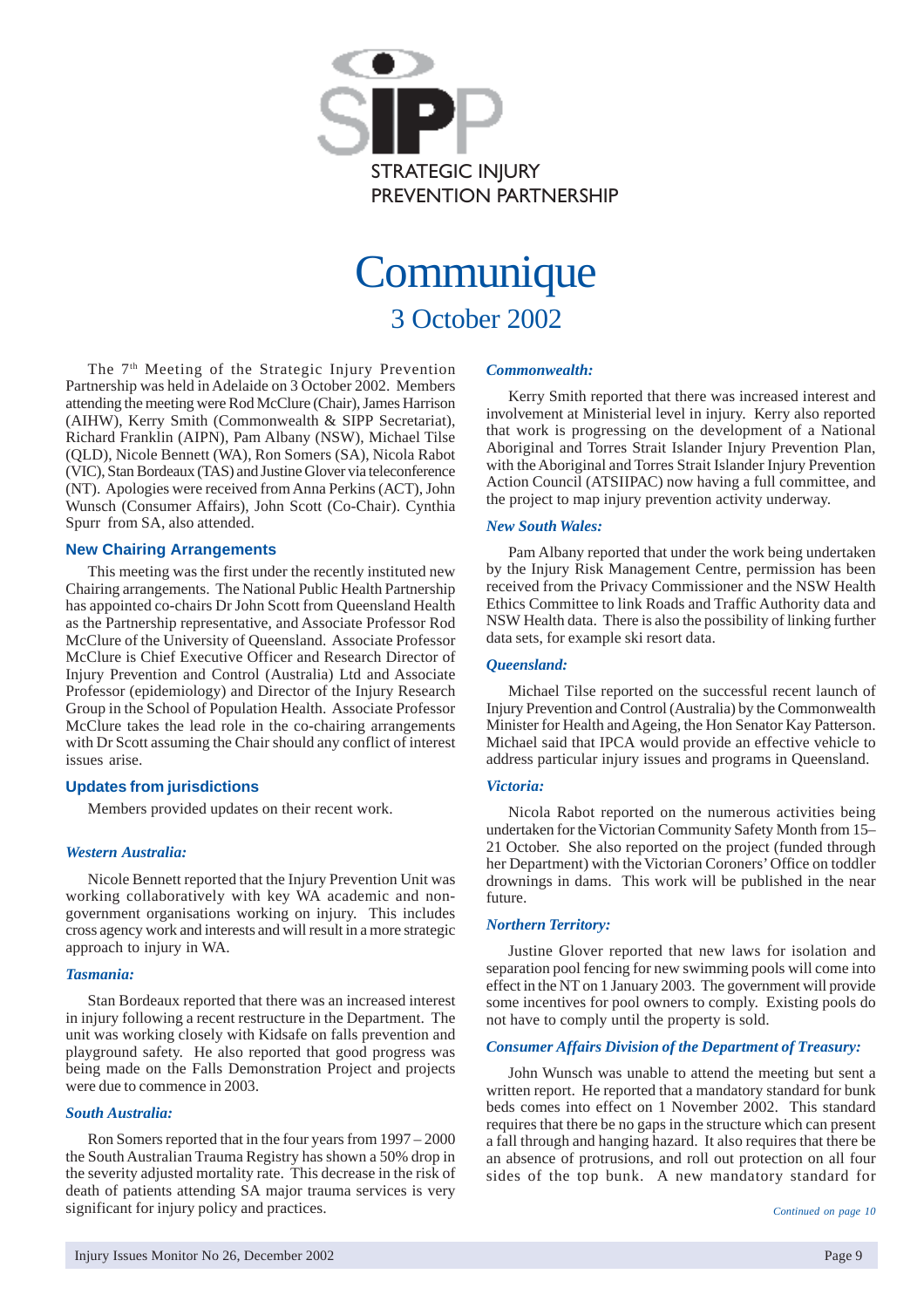

# **Communique**

Continued from page 9

babywalkers also comes into effect on 1 November 2002. This will require walkers to meet specified stability performance, a mechanism to help prevent falls down stairs and comprehensive warning labels.

# *Australian Injury Prevention Network:*

Richard Franklin reported that AIPN is extremely busy in the organisation of the 6<sup>th</sup> National Conference to be held in Perth in March 2003. He also reported that planning is underway for the 7<sup>th</sup> National Conference which will be held in Mackay in Queensland in September 2004. The updated AIPN website will be up by early December. AIPN are also developing policies in order to respond to media requests on injury issues.

# *National Injury Surveillance Unit:*

James Harrison reported that NISU had recently published a number of reports under their contract with AIHW and the Commonwealth Department of Health and Ageing. NISU's work program includes a status report on each of the four priority areas under the National Plan.

# **Workforce Issues**

Members noted that a consortium based at the University of WA was being funded through the Commonwealth under the Public Health Eduction and Research Program (PHERP Innovations Round 2) for a project to increase the capacity of the injury prevention workforce. The project will develop and implement a distance-based injury prevention unit run by a consortium of Australian universities. The project follows on from the findings of a Commonwealth project to identify and classify the injury prevention workforce, and extends a project previously agreed to by SIPP. SIPP members gave in-principle agreement to support the project according to their capacity and SIPP members will form part of the project Reference Group.

# **Evaluating the National Plan**

Members agreed on the formation of an Evaluation and Performance Indicator sub-committee to implement a strategy to evaluate the current Plan and provide a review of potential priority issues for the subsequent Plan.

# **Future projects**

SIPP members identified the need to raise the profile of injury prevention in Australia. It will therefore be identifying and implementing strategies in the next few months in order to address this issue. SIPP is also having preliminary discussions on providing background issues papers on specific injuries for the use of Coroners in their investigations of injury-related deaths.

# **Future meetings**

The next SIPP meeting will be by teleconference in January 2003. The next face-to-face meeting will be held on 16/17 March 2003 in conjunction with the 6<sup>th</sup> National Conference on Injury Prevention and Control in Perth WA. Members agreed that the face-to-face meetings would move around the jurisdictions and further agreed to investigate the use of video conferencing facilities.

# **More information**

SIPP is a sub-committee of the National Public Health Partnership. To obtain more information on SIPP or the Partnership, see the SIPP web page at **www.nphp.gov.au/sipp/ index.htm** or E-mail the SIPP Secretariat at kerry.smith@health.gov.au

# Officially launched:

# **The National Coronial Information System**

November saw the official launch of the National Coronial Information System (NCIS), the world's first electronic national database of coronial information. It has taken a lot of time and much effort by many people to get this system up and running and its arrival has been keenly awaited.

In future, access to NCIS will be available to authorised users via the Internet. It will require users to have an Internet Explorer browser, Version 5.0 or greater. Applications for access to the data are open to individuals or organisations with a role or interest in public health and safety (eg research and public sector agencies). A fee may be payable by users. All fees are levied on a cost recovery basis and will depend on the level of access sought.

The Monash University National Centre for Coronial Information (MUNCCI) which is developing and managing the system has a website which provides extensive information about the system. Applications to access NCIS data can be directed to ncisapplications@vifp.monash.edu.au or Tel: 03 9684 4323.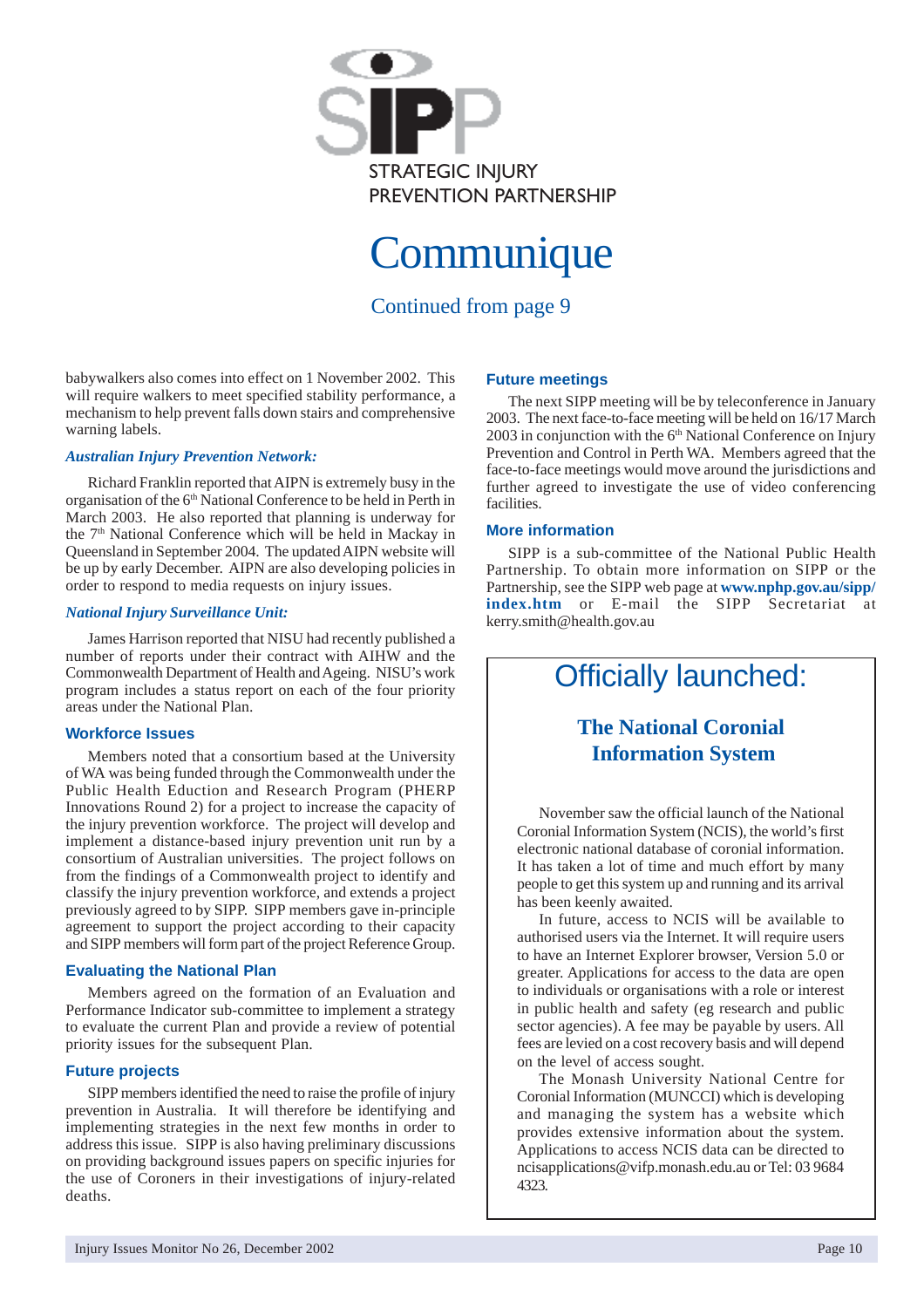# **NSW Child Deaths 2001-2002**

The latest report of the NSW Child Death Review Team appeared recently. We report here on some of the main findings.

Between July 2001 and June 2002, the deaths of 616 children aged 0–17 years were registered in NSW– accounting for a rate of 28.8 deaths per 100,000 children in that age group.

The highest rates of death were for infants under 12 months of age, mainly as the result of conditions which originated in the perinatal period.

After infancy, death rates dropped dramatically and remained quite low and stable. Between the ages of 15 and 17, however, deaths rose sharply as a result of transport accidents (29 deaths, 10.8 deaths per 100,000 population) and suicide (15 deaths, 5.6 deaths per 100,000 population).

Generally, the rates of death for male children was higher than that for females. An exception was a higher rate of female suicide in 1999.

45 children were identified as being Aboriginal or Torres Strait Islander (7.3% of child deaths in this period). The Indigenous child death rate was extremely high at 80.4 deaths per 100,000 Indigenous children compared to 37.3 per 100,000 non-Indigenous children 0–17 years.

Over the period of 1996-2001 there has been an overall decrease in the rate of transport fatalities. 50 children died in transport incidents, which was the most common external cause of death (3.1 deaths per 100,000 population 0–17 years). This included passengers (n=23), pedestrians (n=12), car drivers (n=7), pedal cyclists (n=4) and motor cyclists (n=1). Three deaths involved water transport incidents.

Males accounted for 78% of transport fatalities.

11 children died as the result of an assault in 6 separate incidents (5 of the 6 incidents occurred in a familial context with 3 of these incidents involving multiple fatalities).

20 children drowned during the period, the majority (60% aged under 5 years). 7 children drowned in private swimming pools, 5 in dams or ponds, 5 in bodies of natural water, 2 in bathtubs/spas and 1 in a public pool.

17 children aged 13–17 died as the result of suicide (12 males, 5 females). 12 of the 17 children died as the result of a hanging.

Less common causes of death included 7 children who were crushed by inanimate objects or exposure to inanimate forces. 3 children died from falls and 2 died in house fires.

The report also looks at coronial cases, and case reviews of abuse and neglect deaths.

**The full report is available on the Internet: www.kids.nsw.gov.au/ publications/cdrt2000.html#ar2001**

**Inquiries should be directed to the NSW Commission for Children and Young People, Tel: 02 9286 7276; E-mail: kidsk@kids.nsw.gov.au**

# *ABORIGINAL AND TORRES STRAIT ISLANDER INJURY PREVENTION ACTION COUNCIL (ATSIIPAC)*

ATSIIPAC has the task of developing a National Aboriginal and Torres Strait Islander Injury Prevention Plan in recognition of the extremely high rates of injury in Aboriginal and Torres Strait Islander communities.

Aboriginal and Torres Strait Islander Australians experience mortality and morbidity through injury at a much higher rate than do other Australians in the population. In 1998-2000, Indigenous injury death rates were about four and a half times the non-Indigenous rates for both males and females. Injury was the third leading cause of death amongst Indigenous Australians, resulting largely from motor vehicle crashes, fire, drowning, poisoning and violence.

# **Key Activities in 2001/2002**

### *ATSIIPAC Committee*

ATSIIPAC has had several vacancies over the past 18 months. However, the committee now has three new members with a representative recently appointed for ATSIC, a second NACCHO representative and a second Standing Committee of Aboriginal and Torres Strait Islander Health (SCATSIH) member being appointed. The Committee has been unable to identify a representative for the Torres Strait Islander people.

The Committee is yet to elect a new Chair to replace Mr Tim Agius following his resignation earlier this year, but will do so at its next meeting to be held in early December.

#### *Injury Project*

The Commonwealth has contracted the Cooperative Research Centre for Aboriginal and Tropical Health (CRCATH) to undertake a project which will investigate and report on Indigenous injury prevention activities across Australia. This project will include a literature review, consultations with Indigenous communities and other people and organisations relevant to studying the incidence and prevention of injury in Indigenous communities.

This project is being conducted under the auspices of the National Public Health Partnership and ATSIIPAC. The CRCATH is coordinating the project on behalf of four organisations. The other organisations are the Yoorang Garang School of Indigenous Health, University of Sydney, Australian Indigenous Health *Infonet*, and New Directions in Health and Safety (Jerry Moller).

The project will inform policy development for the prevention of injury in Indigenous communities; provide evidence for strategic program development in Indigenous communities for the prevention of injuries; and assist in program development aimed at decreasing the rate and impact of injuries in Indigenous communities. It will provide the basis for consultations to be held in the first six months of 2003 on a draft National Aboriginal and Torres Strait Islander Injury Prevention Plan.

For more information contact Kerry Smith at the ATSIIPAC Secretariat, Injury Prevention Section, Commonwealth Department of Health and Ageing, Tel: 02 6289 8625; E-mail: kerry.smith@health.gov.au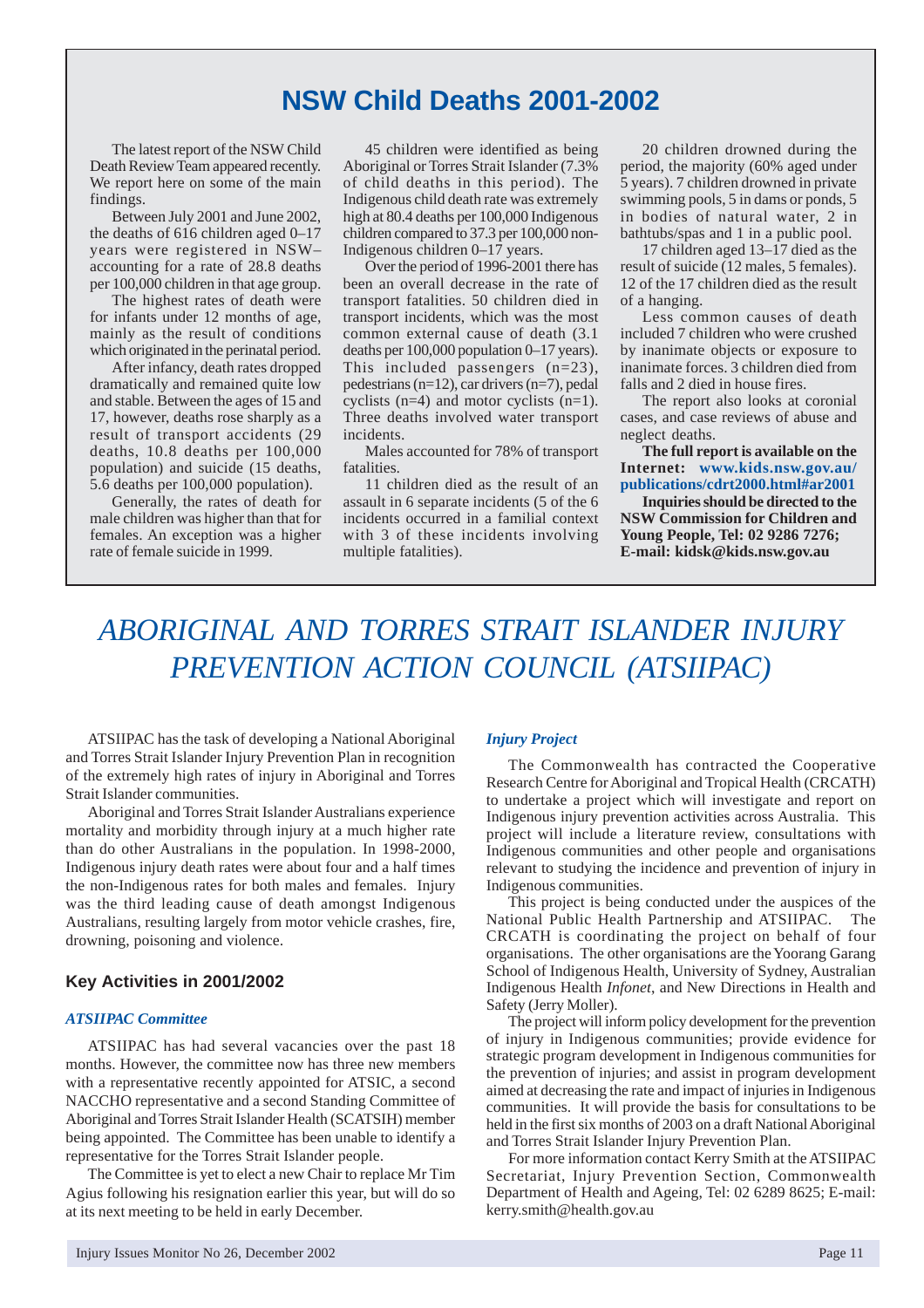# **In the Journals–recent Australian injury research**

### **Alcohol and Other Drugs:**

Daly JB, Campbell EM, Wiggers JH, Considine RJ. Prevalence of responsible hospitality policies in licensed premises that are associated with alcohol-related harm. *Drug Alcohol Rev* 2002; 21(2): 113-120.

#### **Occupational Issues:**

Lingard H. The effect of first aid training on Australian construction workers' occupational health and safety motivation and risk control behavior. *J Safety Res* 2002; 33(2): 209-230. Abstract at www.elsevier.com/inca/publications/store/6/7/9/index.htt

#### **Suicide:**

- McLaren S, Hopes LM. Rural-urban differences in reasons for living. *Aust N Z J Psychiatry* 2002; 36(5): 688-692.
- Toumbourou J, Gregg M. Impact of an empowerment-based parent education program on the reduction of youth suicide risk factors. *J Adolesc Health* 2002; 31(3): 277.
- Joiner TE Jr., Jon J. Pfaff JJ, Acres JG. Characteristics of suicidal adolescents and young adults presenting to primary care with non-suicidal (indeed non-psychological) complaints. *Eur J Public Health* 2002; 12(3): 177-179.
- Page A, Morrell S, Taylor R. Suicide and political regime in New South Wales and Australia during the 20th century. *J Epidemiol Community Health* 2002; 56(10): 766-772.
- Page A, Morrell S, Taylor R. Suicide differentials in Australian males and females by various measures of socio-economic status, 1994- 98. *Aust N Z J Public Health* 2002; 26(4): 318-324.
- Eckersley R, Dear K. Cultural correlates of youth suicide. *Soc Sci Med* 2002; 55(11): 1891-1904. Abstract at www.sciencedirect.com/ science/journals
- Carter GL, Clover KA, Bryant JL, Whyte IM. Can the Edinburgh Risk of Repetition Scale predict repetition of deliberate selfpoisoning in an Australian clinical setting? *Suicide Life Threat Behav* 2002; 32(3): 230-239.

#### **Eye injuries:**

Eime RM, Finch CF, Sherman CA, Garnham AP. Are squash players protecting their eyes? *Inj Prev* 2002; 8(3): 239-241. Full text at ip.bmjjournals.com/

#### **Transport:**

- Keeffe JE, Jin CF, Weih LM, McCarty CA, Taylor HR. Vision impairment and older drivers: who's driving? *Br J Ophthalmol* 2002; 86(10): 1118-1121. Abstract at bjo.bmjjournals.com/
- Tay R. Exploring the Effects of a Road Safety Advertising Campaign on the Perceptions and Intentions of the Target and Nontarget Audiences to Drink and Drive. *Traf Inj Prev* 2002; 3(3): 195-200.
- O'Connor PJ, Kloeden C, McLean AJ. Do Full-Face Helmets Offer Greater Protection Against Cervical Spinal Cord Injury than Open-Face Helmets? *Traffic Inj Prev* 2002; 3(3): 247-250.
- Lam LT. Distractions and the risk of car crash injury: the effect of drivers' age. *J Safety Res* 2002; 33(3): 411-419.
- Cercarelli LR, Knuiman MW. Trends in road injury hospitalization rates for Aboriginal and non-Aboriginal people in Western Australia 1971-97. *Inj Prev* 2002; 8(3): 211-215. Full text at ip.bmjjournals.com/

### **Research Methods, Surveillance, and Codes:**

- McClure RJ, Peel N, Kassulke D, Neale R. Appropriate indicators for injury control? *Public Health* 2002; 116(5): 252-256. Abstract at www.nature.com/ph/journal/v116/n5/index.html
- Holland A, Kirby R, Browne G, Ross F, Cass D. Penetrating injuries in children: Is there a message? *J Paediatr Child Health* 2002; 38(5):487-491.
- Morrell S, Page A, Taylor R. Birth cohort effects in New South Wales suicide, 1865-1998. *Acta Psychiatr Scand* 2002; 106(5): 365-372.

### **Alcohol and Other Drugs:**

Chikritzhs T, Stockwell T. The impact of later trading hours for Australian public houses (hotels) on levels of violence. *J Stud Alcohol* 2002; 63(5): 591-599.

#### **Violence:**

- Hegarty KL, Bush R. Prevalence and associations of partner abuse in women attending general practice: a cross-sectional survey. *Aust N Z J Public Health* 2002 Oct;26(5):437-442.
- Williams GF, Chaboyer WP, Schluter PJ.Assault-related admissions to hospital in Central Australia. *Med J Aust* 2002; 177(6): 300- 304. Full text at www.mja.com.au/public/issues/contents.html
- In preparing this list of citations, we acknowledge our use of the Internet resource, Safetylit, which is the work of the Center for Injury Prevention Policy & Practice at the San Diego State University (www.safetylit.org).

# **Elderly falls: NSW plans for increased service demand**

# Continued from page 4

rise in bed day demand for people aged 75 years or older (13,907 to 16,637 bed days) between 2001 and 2016 and a gradual, but smaller, rise in bed day demand for those aged between 60 and 74 years (6,709 to 9,315 bed days) during the same timeframe.

Of particular concern in the Central Sydney region is the Canterbury Statistical Local Area (SLA) where bed day demand for fall injury for those aged 60 to 74 years and those aged 75 years or older is double or greater than the bed day demand for these age groups in the other SLAs in the Central Sydney region.

Taking into account all age groups, total direct costs to the health system for fall-related injury in the Central Sydney region are estimated to increase from \$23.519 million in 2001 to \$27.053 million in 2016 – a growth of 13.1%.

The document describing the fall injury indicators, along with those for each of the Area Health Services, are available on the Internet: www.health.nsw.gov.au/public-health/health-promotion/ improve/injuryprev/fallinjuryindicators/injuryindicators.html

# **New on the RCIS Website**

*Hospital separations due to injury and poisoning, Australia 1999–00.*

# **www.nisu.flinders.edu.au**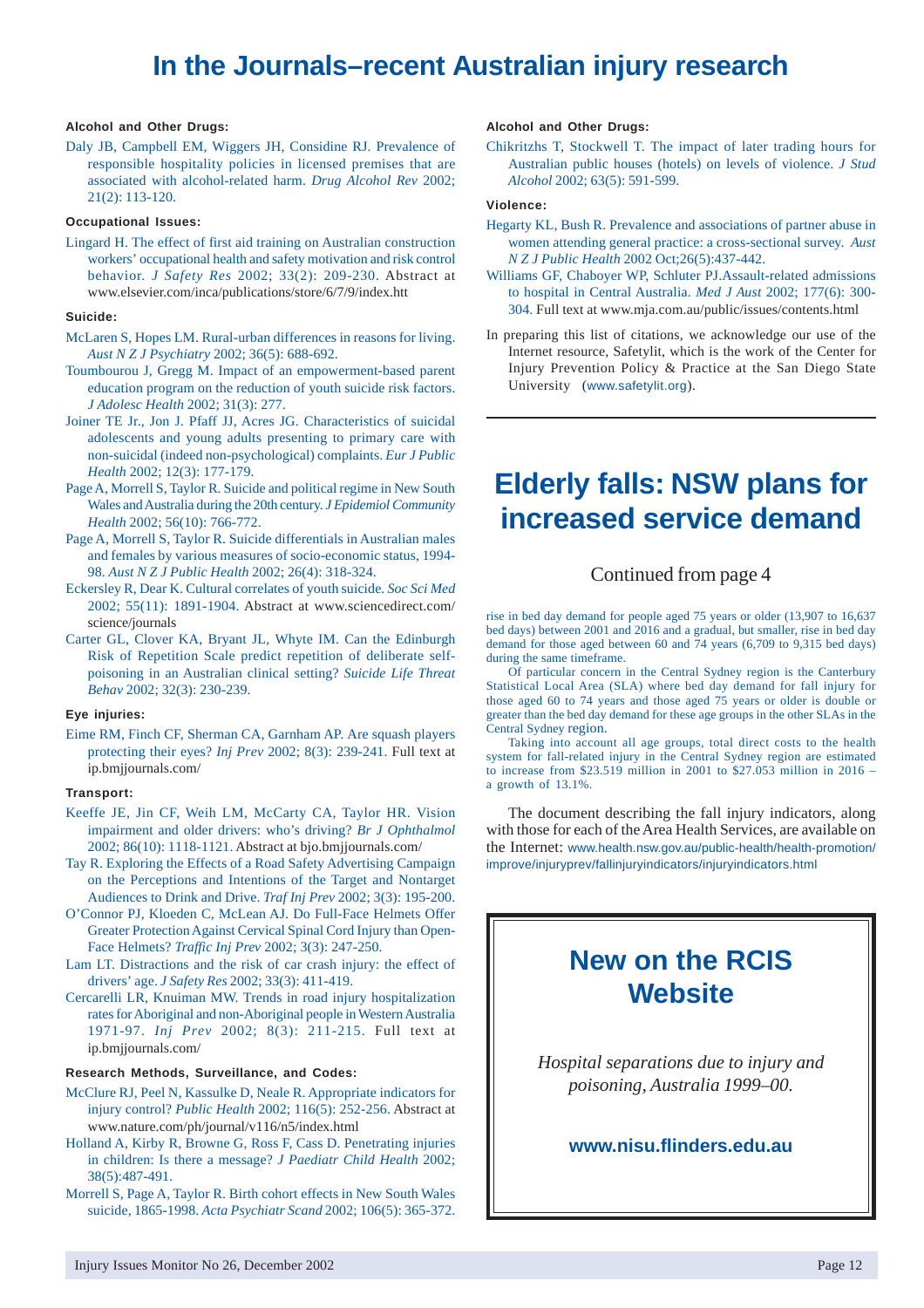# Injury prevention in Mongolia

# Pam Albany NSW Health Department

In August and September of this year I was fortunate to be invited to work for three weeks as a short-term consultant to the World Health Organization in Mongolia. The invitation pitchforked me into a world and conditions I had not experienced before, and caused me to grow a few new skills very rapidly.

Mongolia is a landlocked country bordered by Russia in the North and China in the South. It is quite poor with much foreign aid (and the relevant personnel) in the country. It is quite mountainous, dry and by now (November) it will be extremely cold. When I arrived at 4.30am in the morning in August it was a very hot 38 degrees!

The government of Mongolia had decided to establish a National Program for Injury Prevention involving all their relevant government agencies, and requested the World Health Organization provide a consultant to recommend a range of strategies, which might be employed. Another task required was the development of a national survey tool to identify the causes of injury. Everything is made more difficult in this sort of a role when few people speak English and the need for an interpreter is constant.

I examined the data sources already held in the country and discovered that Mongolia is quite data rich when it comes to injury. Mongolia has been collecting ICD-10 for inpatient and death data since 1996 and had in addition, pretty comprehensive emergency and ambulance data. So the task of a national survey turned into developing the specifications for reporting on the data stocks already held. I was grateful at the time to be assisted in this task by people at NISU and the NSW Injury Risk Management Research Centre.



Dr NansaLma Shagdar MD, who is the project officer for the National Injury Program of Mongolia

Mongolia was until 10 years ago owned by the Soviets for a period of 40 years, and so, while I didn't get to see the results of the injury causation study, it was clear that the majority of the injury problems in Ullanbataar at least were European and not Asian. Difficult weather and road conditions, some old Russian vehicles with little passenger protection, plenty of vodka and a general disrespect for the rights of pedestrians pretty well sums it up. There are also issues, which

are very much Mongolian. The replacement of flued heating for open fires in the GERS (those temporary dome shaped houses used by the majority of the population) have been responsible for a significant number of fires and direct contact burns, together with the propensity for using small children as jockeys in long horse races have kept the trauma surgeons pretty busy.

Most days were spent at the trauma hospital or in meetings with other government and UN agencies. There were however, a few other opportunities to take in the sights. I visited museums and art galleries and attended a "cultural performance" by the country's top orchestra, dancers and singers who are trying to reclaim the original music of Mongolia. I visited a tourist GER camp, sat at the place of honour (where Madeline Albright and the British Royal Family have sat) and enjoyed yet another mutton meal. If you like mutton in your meals, Mongolia is the place to go. Unfortunately the vegetarians were not well catered for (I think that I only saw fruit once during my three week stay). There were long periods of report writing and a great deal of time spent on my own in a hotel room. The job of a short term consultant can be lonely at times.

I returned after three weeks for a debriefing at WHO headquarters in Manila and then on to Sydney. Would I do it again? Probably—but next time I will pack my husband!

**Pam Albany can be contacted on Tel: 02 9391 9679 or by E-mail: palba@doh.health.nsw.gov.au**

# **Towards an Australian Safe Communities Foundation**

Paul Kells, Founder of the Safe Communities Foundation of Canada and Dr Bo Henricson from the WHO Safe Communities Collaborating Centre in Sweden recently visited Australia. Their visit has prompted individuals from across Australia, who currently contribute to and participate in Safe Communities and related programs, to assess support for and to develop a vision for an Australian Safe Communities Foundation (ASCF).

This group recognises all of those

currently committed to Safe Communities as essential to the development of the ASCF.

This paper seeks to inform people and groups that there is substantial support for an ASCF and to seek their input, support and involvement in the venture.

# *Background*

Safe Communities was born in Sweden in 1983 and has evolved to become a vibrant means of promoting safety and reducing injury in both developed and developing countries and across all sectors and settings. It is formally recognised by the World Health Organization with more than 70 communities accredited across the world.

In Canada, the Safe Communities Foundation has been formed to catalyse, nurture and support Canadian Safe Communities. Thirty Safe Communities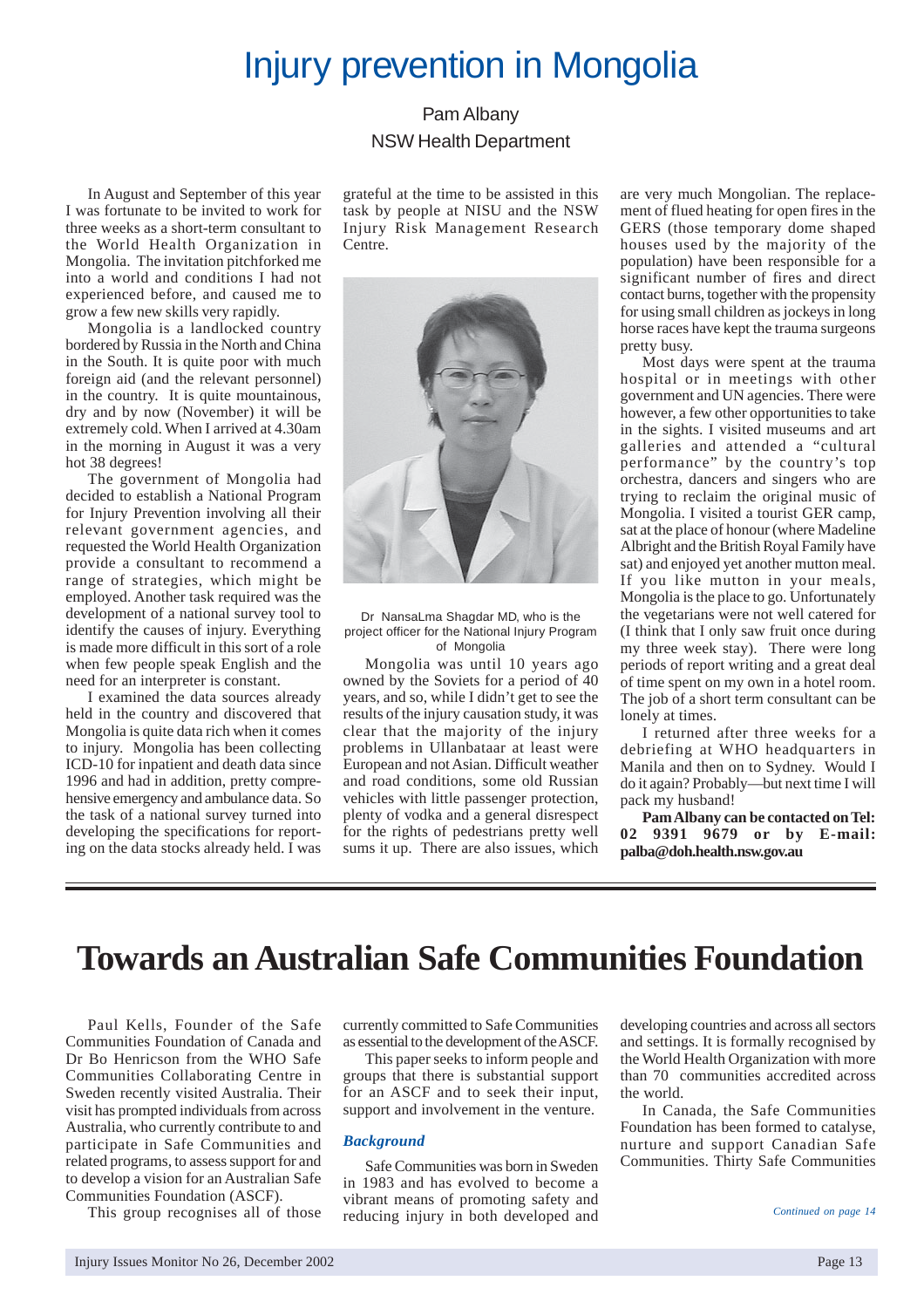# **Towards an Australian Safe Communities Foundation**

# Continued from page 13

have business plans recognised by the Canadian Foundation and many are progressing toward World Health Organization accreditation as operational long-term programs. The Canadian Foundation is an independent body committed to supporting the development and progress of Safe Communities in Canada.

Safe Communities have been established in NSW, Victoria, South Australia, Western Australia, Queensland and New Zealand. There are currently twelve Australian and two New Zealand WHO accredited communities and a further eight communities in Australia in the process of development to WHO standards.

In addition, the values and approaches of safe communities are adopted in many different places in conjunction with other programs and projects.

Most Australian States have now reached a point where coordinated activities will increase the efficiency of existing Safe Communities and the burgeoning number of new safe community initiatives. NSW has progressed to the point of a feasibility study for support mechanisms for Safe Communities. The possibility of an Australian Safe Communities Foundation has been canvassed in this assessment.

This initiative seeks to bring together all of the key players to assist in the formulation of an ASCF that transcends state, sector, private and public boundaries, building on the strengths already in place in each state. The performance of the Canadian Foundation suggests that there is merit in a Foundation that is independent and has strong partnerships with all sectors of the community. Government has been a strong supporter of existing Safe Communities and in some States government support is growing. There is a need for a Foundation that has the advantage of independence and interaction with public, private and community sectors but which works in partnership with government to support the Safe Communities movement.

An ASCF will support the growth and development of this movement in a similar manner to Canada. ASCF will negotiate with business, community organisations and government in all Australian States and Territories and assess the potential

for the partnership to include New Zealand.

# *The proposed basis for an Australian Safe Communities Foundation*

The Australian Safe Communities Foundation (ASCF) is dedicated to making Australia the safest country in the world to live, learn, work and play, one community at a time.

The mission of the Australian Safe Communities Foundation (ASCF) is to help people come together in the community to create a sense of awareness, understanding, ownership, support and leadership to implement effective local programs to eliminate injuries and suffering and the potential for harm.

### *Role*

The Australian Safe Communities Foundation will

- complement the activities of government, business and other organisations, reaching where others can not, by building new partnerships between all levels of the community and their services;
- help governments and business to do what they can do to reduce local hazards and promote safety;
- promote community safety as everybody's business—continually striving for better ways to coordinate and combine our policies, programs and local government activities;
- recognise that 'damage' created in one arena creates cost implications and burden for other sectors and therefore interrelated risks require inter-related solutions; and
- act as a focal point for seed funding of new Safe Communities, supporting active Safe Communities and encouraging national and international interchange about effective Safe Community strategies.

# *Action plan*

The first step in moving the development of an ASCF forward will be to circulate this paper as widely as possible. It will be circulated to all the contacts we have been able to identify so far. Each of these is encouraged to further circulate the paper to their networks. This is likely to work best if personal contact is made

with intended recipients and opportunity for discussion is provided.

We are seeking comment on the relevance and importance of an ASCF and on the vision, mission and role statements in this paper. We want suggestions about ways to involve all stakeholders and how to effectively link a national process to state and local processes. We are also asking individuals to provide us with contact details and their indication of support for the development of an ASCF.

Information provided in response to this paper will be used to develop strategies for making an ASCF a reality. It will feed into the process of seeking formal commitment among business, government and community. The membership of the promotion group will be continually developed to represent all states and sectors and a cross-section of fields of interest.

An indication of widespread support across all states, sectors and types of organisation will provide a strong basis for negotiating formal commitment to an operating foundation. A business plan that identifies potential sponsors and funders, spells out clearly the scope and objectives of the ASCF, and preferred governance models will be developed.

All of those who provide feedback on this paper will be regularly informed of progress.

# *What you can do*

Firstly, send comments on this paper to Kim Tolotta at ktolotta@workcover.com Kim is providing the contact point for feedback. Secondly, circulate the paper among people who are likely to be interested throughout your networks. Discuss it with them and encourage them to respond and pass it to their networks.

If you wish to be involved in or informed of future developments e-mail the following information to Kim. Organisational affiliation need only be supplied where your organisation wishes to identify its support for the ASCF. Your details will be added to a mailing-list for communication.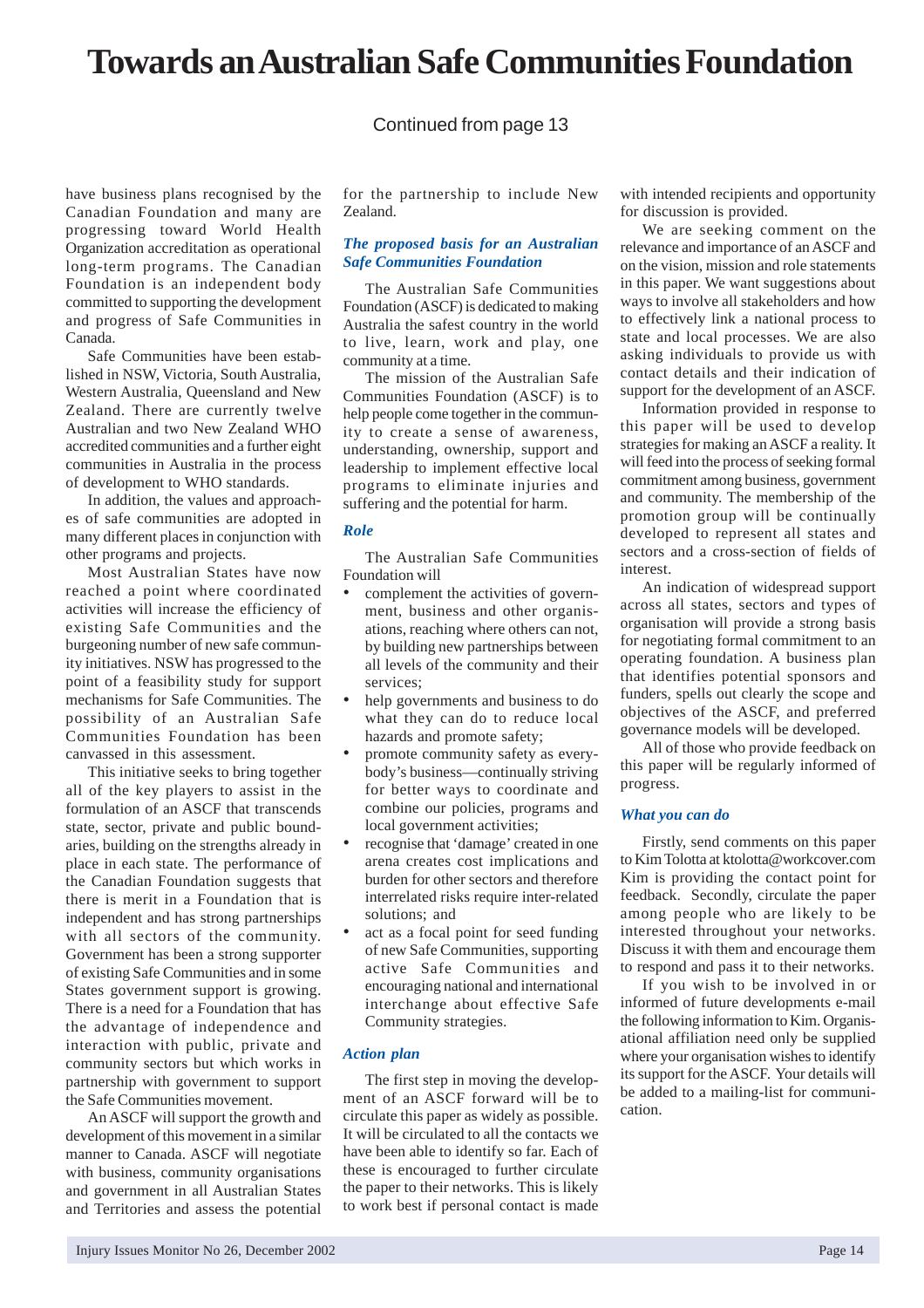# **Something to read ...?**

# **WHO Report on violence**



This report, the subject of our cover story, is available on the Internet: www5.who.int/violence\_injury\_prevention/ main.cfm?s=0009 where it can be downloaded in its complete form, chapter by chapter, or as a summary version. Separate fact sheets are also available at the site. Details about ordering printed copies are also available at the website.

# **When it's right in front of you**



Sub-titled *Assisting health care workers to manage the effects of violence in rural and remote Australia*, this manual published by the National Health and Medical Research Council combines experience, consensus and available evidence to make suggestions about options for action. Copies of the report can be downloaded from the NHMRC Website: www.health.gov.au/nhmrc/ publications/synopses/hp16syn.htm

# **Older Australia at a Glance**

Information about this AIHW publication is contained in the item beginning on page 3.

As is the norm for AIHW publications, the full report is available on the Internet: www.aihw.gov.au/publications/ index.cfm?type=list&id=2

Printed copies can be purchased for \$20.00 from InfoAccess, 132 447 (tollfree anywhere within Australia), or +61 2 6293 8300.

# Older Australia at a glance

# Continued from page 3

was a total of 6,138,398 hospital separations. This gave rise to an all-ages rate of 318 hospital separations per 1,000 persons compared with 844 per 1,000 amongst those aged 65 and over.

Not only does frequency of hospitalisation increase with age, so too does the duration of the stay. In 2000-01, patients aged 65 and over accounted for 10.8 million patient days (48% of all patient days). Patients aged 65 and over stayed 5.3 days on average compared with 3.7 days across all age groups.

### **Principal diagnoses**

Each hospital separation is accompanied by a principal diagnosis (ie the diagnosis that is deemed to be chiefly responsible for occasioning the admitted patient's episode of care in hospital). In 2000-01, the three most common principal diagnoses were cardiovascular disease (12.6%); cancer (10.6%) and digestive system disorders (10.4%). By comparison, a principal diagnosis of injury and poisoning accounted for 5.1% of hospital separations.

The two most common external causes of admission to hospital for older people were complications of medical and surgical care (116,900 separations) and falls (80,300 separations).

# **Living arrangements/housing**

The report also looks at a wide range of other aspects of being an older Australian such as the social context (eg leisure and lifestyle, income sources) and the circumstances of special groups (eg Indigenous people or those in rural and remote communities), the Australian health and welfare system and the aged care system.

**For details about obtaining copies of the report, see** *Something to Read* **above.**



The *Injury Issues Monitor* is the journal of the Research Centre for Injury Studies at the Flinders University of South Australia.

> Letters to the Editor are welcome. Editor: Renate Kreisfeld

Mark Oliphant Building, Laffer Drive, Bedford Park, SA 5042, Tel: 08 8374 0970; Fax: 08 8374 0702; E-mail: renate.kreisfeld@nisu.flinders.edu.au







ISSN No 1039-4885 AIHW Cat. No. INJ51